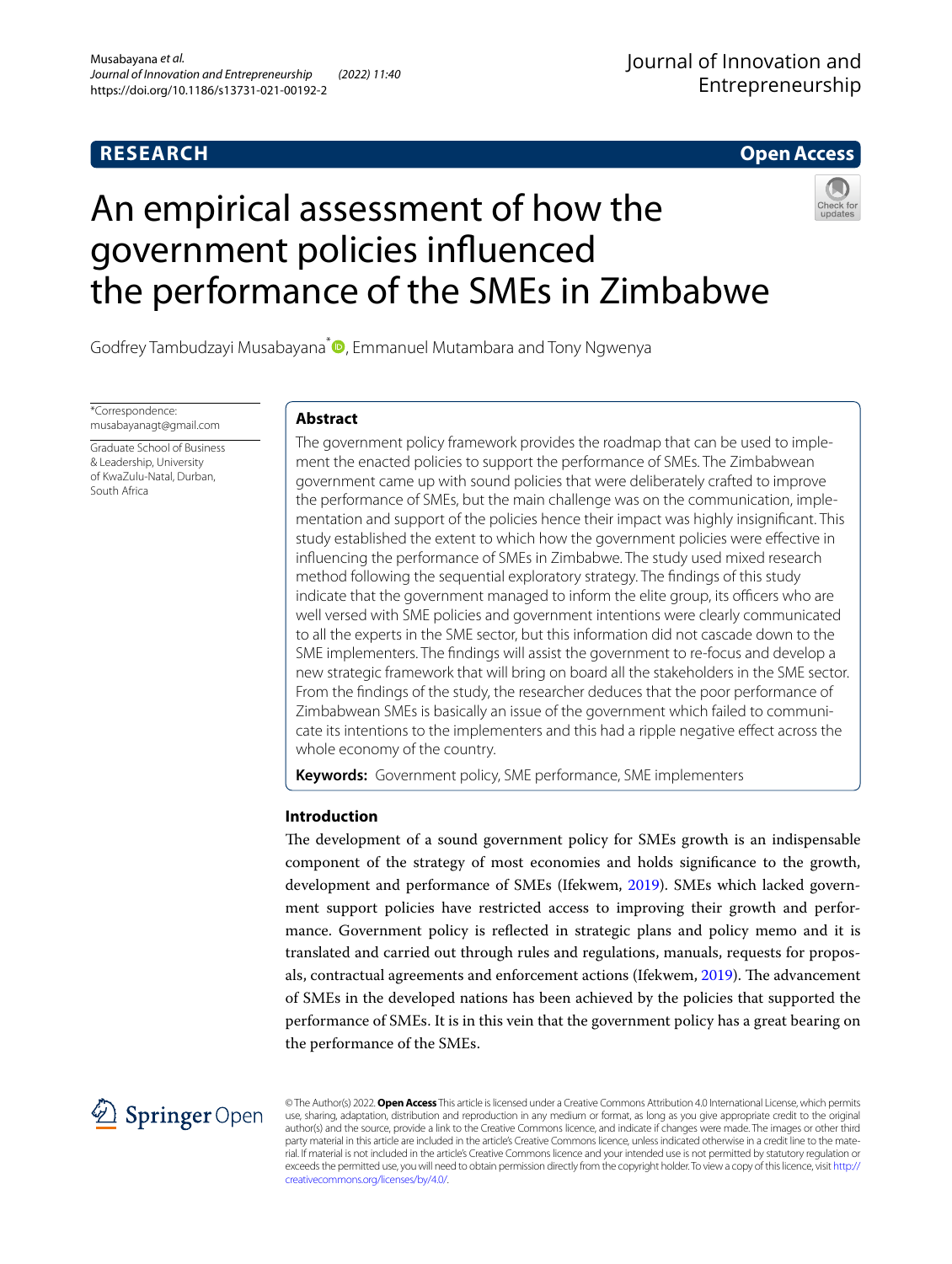Government institutions can clearly infuence the rate of entrepreneurship. Public policies can basically determine the entrepreneurial dynamics of a country or region by introducing specifc policies that promote entrepreneurship as well as by creating a general institutional structure conducive to entrepreneurship (Sobel et al., [2007](#page-20-0)). Wakili ([2006\)](#page-20-1) reiterated that government support policies on SMEs are strategies or programmes employed by government and their regulatory agencies to infuence and determine decision-making process that foster economic growth by ensuring that the environment is adequately protected for business operations. The government should have well established structures to ensure that its policies are implemented and monitored using the tools it will have developed.

Zimbabwe crafted indigenous policies to redress the dominance of the multinational companies and focused on the SMEs which was embraced by the local communities. The Indigenisation and Empowerment Policy (IEP) of Zimbabwe and the Zimbabwe Industrial Development Policy (2012–2016) was enacted in order to improve the economy of the country by supporting the SME sector. The IEP of Zimbabwe was enacted into law in order to empower Zimbabweans to control the economy of the country. The IDP is the government's blueprint for what it intends to implement in order to develop SMEs. The policies brought up some positive results which include an increase in the number of SMEs establishment and the involvement of the Black people in entrepreneurship programmes. The SMEs took the centre stage and their value was stated by Wang [\(2016a](#page-20-2), [2016b](#page-20-3)) who pointed out that in developing countries such as in Zimbabwe, SMEs are important for driving the growth and economic development. Tis view was shared by Zvarivadza [\(2016](#page-20-4)) who states that most SMEs are born out of the people or groups of people with the visions to operate and run prosperous businesses. However, the new policy framework did not do much to improve the economy of Zimbabwe. Tis was alluded by Block ([2013\)](#page-18-0) who states that empowerment policy has negatively afected the ability of Zimbabwean economy to attract foreign direct investment. These sentiments show that effects of the indigenous policies on the economy of Zimbabwe which has greatly deteriorated. It is against the backdrop of this policy implementation gap that this study is anchored on the empirical fndings to establish the implementation gaps and recommend the strategies which Zimbabwe can employ improve the performance of SMEs and bring Zimbabwe back on the economic map and compete with the likes of South Africa, Batswana and Zambia who are performing well in SADC region.

## **Aims of the study**

The aim of the study is to assess the extent to which the Zimbabwe government policies positively influenced the performance of SMEs in Zimbabwe. The policies which were enacted were meant to strengthen the SME sector and this study intends to establish the effects of the policy framework on SME performance. The research question that was addressed by the study is: Are government policies efective to infuence performance of SMEs in Zimbabwe?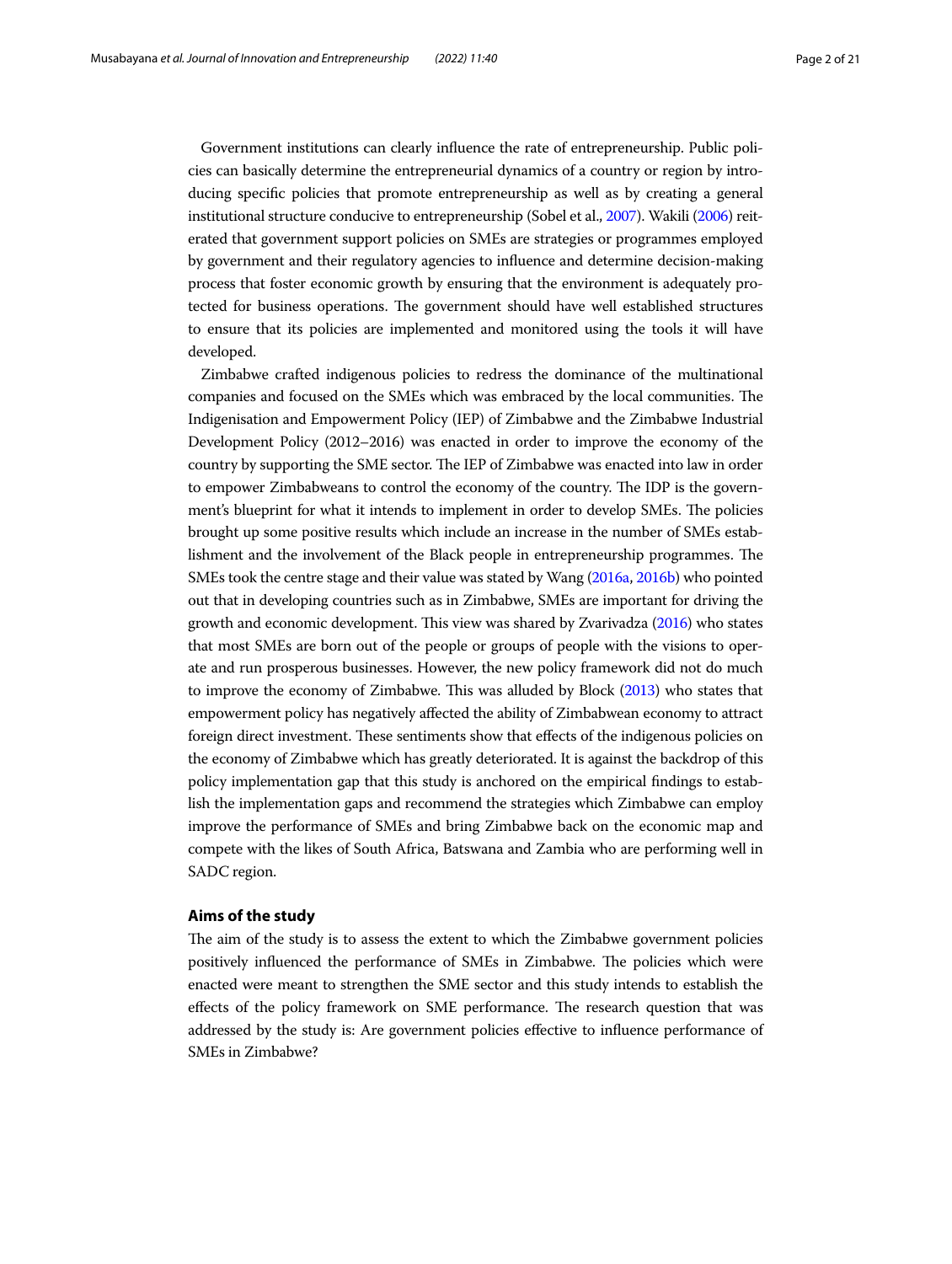#### **Methodology**

The study used mixed research method following the sequential exploratory strategy. The mixed research method involved a combination both qualitative and quantitative research methods in a single study enabled the researcher to elicit rich information on the topic under investigation. The strength of this approach was further emphasised by Addae and Quan-Bafour [\(2015\)](#page-18-1) when they stated that mixed approach enables a researcher to view the world in two lenses, namely the positivist and interpretivist and as such the researcher gains a better understanding of the world in general and in particular the phenomenon under investigation. This research followed the dominant sequential mixed strategy, which used both the qualitative and the quantitative research methods at diferent stages, of which the quantitative method took precedence over the qualitative method. Tis approach provided the study with a comparative advantage gained from the two data collection methods in that the short comings of one method was covered up by the other one. The data were collected in two phases.

The strategy consists of two phases of which the first phase uses qualitative data collection methods and analysis followed by the second phase which is quantitative in nature and builds on the information obtained in phase one (Creswell, [2009](#page-19-1)). The sequential approach was ideal for this study, as it provided answers to the research questions because it explored the "what" part of the research and opened up avenues for further study of SME performance (Rensburg, [2010\)](#page-20-5). Creswell [\(2009](#page-19-1)) explains that basically the sequential exploratory study is divided into three stages of qualitative data collection and analysis, and the analysed data are used to come up with data collection instruments for the second phase which will be used further to collect data in the third phase.

The first phase of the qualitative research involved in-depth interviews in order to develop a practical understanding of the strategic policies and how they impact on SME performance. In in-depth interviews the researcher looked for rich in-depth answers which tap deeply into the respondents own experiences, feelings and opin-ions (Lee, [2008\)](#page-19-2). The information from the interviews was analysed and developed some themes that were used in the second phase. The second phase used the results obtained in phase one and developed a survey to test the generalisability of the fndings. The researcher selected the key results findings from the first phase and used them to develop the questionnaires which were used to solicit information from SME implementers which was quantitative in nature.

#### **Literature review**

The importance of SMEs in the African states cannot be over emphasised. In Africa, SMEs accounts for more than 90% of businesses and contribute about 50% and Gross National Product (GDP) (Fjose et al., [2010;](#page-19-3) Kamunge et al., [2014](#page-19-4)). In Kenya, SMEs contribute 40% of the GDP, over 50% of new jobs and account for 80% of the workforce (Mwarari & Ngugi, [2013\)](#page-20-6). In 2003, SMEs ofered employment to 3.2 million Kenyans (Kaufman, ). Similarly, SMEs accounted for 70% of Nigerian industrial jobs and 95% of the manufacturing sector (Kaufman, [2006\)](#page-19-5) while in Ghana SMEs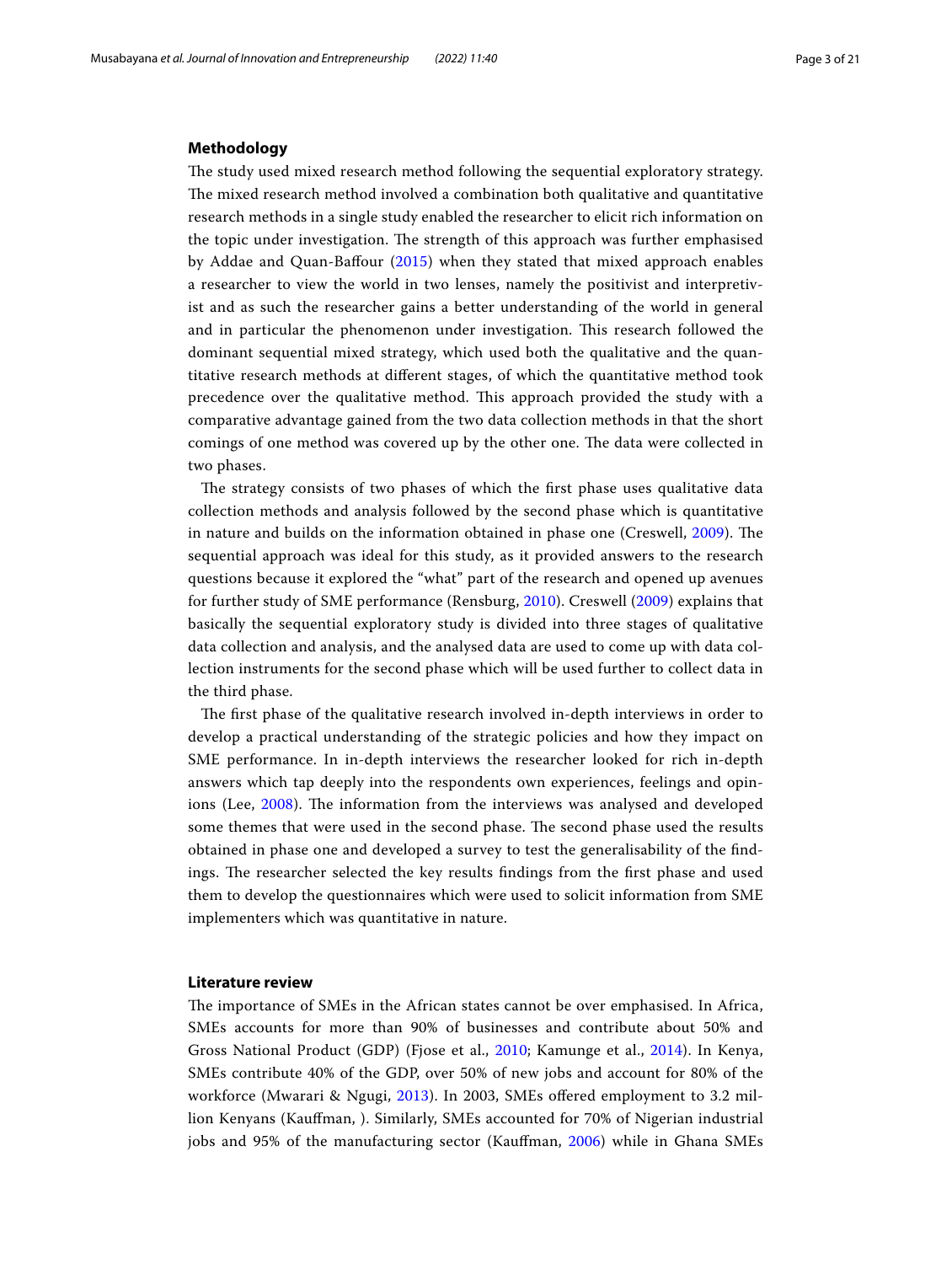accounts for 70% of all businesses and employed 70% of the total workforce (Govern-ment of Ghana, [2003](#page-19-6); World Bank, [2006](#page-20-7)). The sector also amounts to 97% of businesses and 18% of workforce in Zambia (Parker, [2006\)](#page-20-8).

African countries have crafted policies that support the advancement of SMEs. In developing countries, the concern for the role of SMEs in the development process continues to be at the forefront of policy debates (Cook, [2001](#page-19-7)) as they comprise a majority of the business population in most countries, and therefore play a crucial role in the economy (Mitchell & Reid, [2000](#page-20-9)). Hansen et al. ([2015\)](#page-19-8) attributes that local content policies and programmes in Tanzania, the Mining Act of 2010 stipulates that certain parts of the exploration cycle are reserved for companies that are solely owned by Tanzanian citizens and there are provisions to promote backward and forward linkages. Chaminuka ([2015\)](#page-18-2) proposed that in Southern Africa previous studies have also shown that a number of policies have been adopted to promote SMEs as soon as the countries attained independence.

The development of SMEs is an essential element in the growth strategy of most economies and holds signifcance for Nigeria (Udechukwu, [2003\)](#page-20-10). Government support policy act as a moderator to strengthen the relationship between entrepreneurial orientation and contemporary marketing on the performance of SMEs in Nigeria (Ibrahim & Mustapha, [2019\)](#page-19-9). Government support policies on SMEs in Nigeria consists of strategies and programmes employed by the government and their regulatory agencies to infuence and determine decision-making process that foster economic growth by ensuring that the environment is adequately protected for business operations of the SMEs (Wak-ili et al., [2016](#page-20-11)). The SME policy of Nigeria had more emphasis on the performance of the entrepreneurs, marketing of the products and protecting the SMEs from external competition that would reduce the demand of the local products.

In this regard, Federal government of Nigeria announced the reduction of taxes for SMEs to thrive and promote inclusive economic growth and the Nigerian government through the Nigerian Customs Services banned the importation of goods that can be sourced and produced in Nigeria (Wakili, [2016\)](#page-20-12). This policy aims at encouraging the indigenous SMEs to strengthen their market potentials which will subsequently improve their productivity and performance (Omonobi & Bivbere, [2016](#page-20-13)). These sentiments were echoed by Osinbajo, ([2015](#page-20-14)) WHO stated that the government of Nigeria resolves to engage more with SMEs and entrepreneurial activities towards ensuring viable economic development and wealth creation by supporting the sector. The Nigerian government showed its support of SMEs through crafting the policies that provided a fertile environment for the performance of SMEs.

The government of Ghana has provided a fertile ground for the development of the SMEs. The SMEs' significance to the Ghanaian economy is clear as the government support exhibited the greatest infuence on behaviour intention and showed substantial influence on performance of SMEs (Awiagah et al., [2015](#page-18-3)) The Ghanaian government policies and initiatives played a remedial role through subsidies and tax incentives to facilitate SME exposure to information technology and stimulate the adoption and use of e-commerce.

The SME development in Ghana according to Abor and Biekpe ([2006](#page-18-4)) is based on the idea of SME promotion that dates back to 1970 though very little was done at the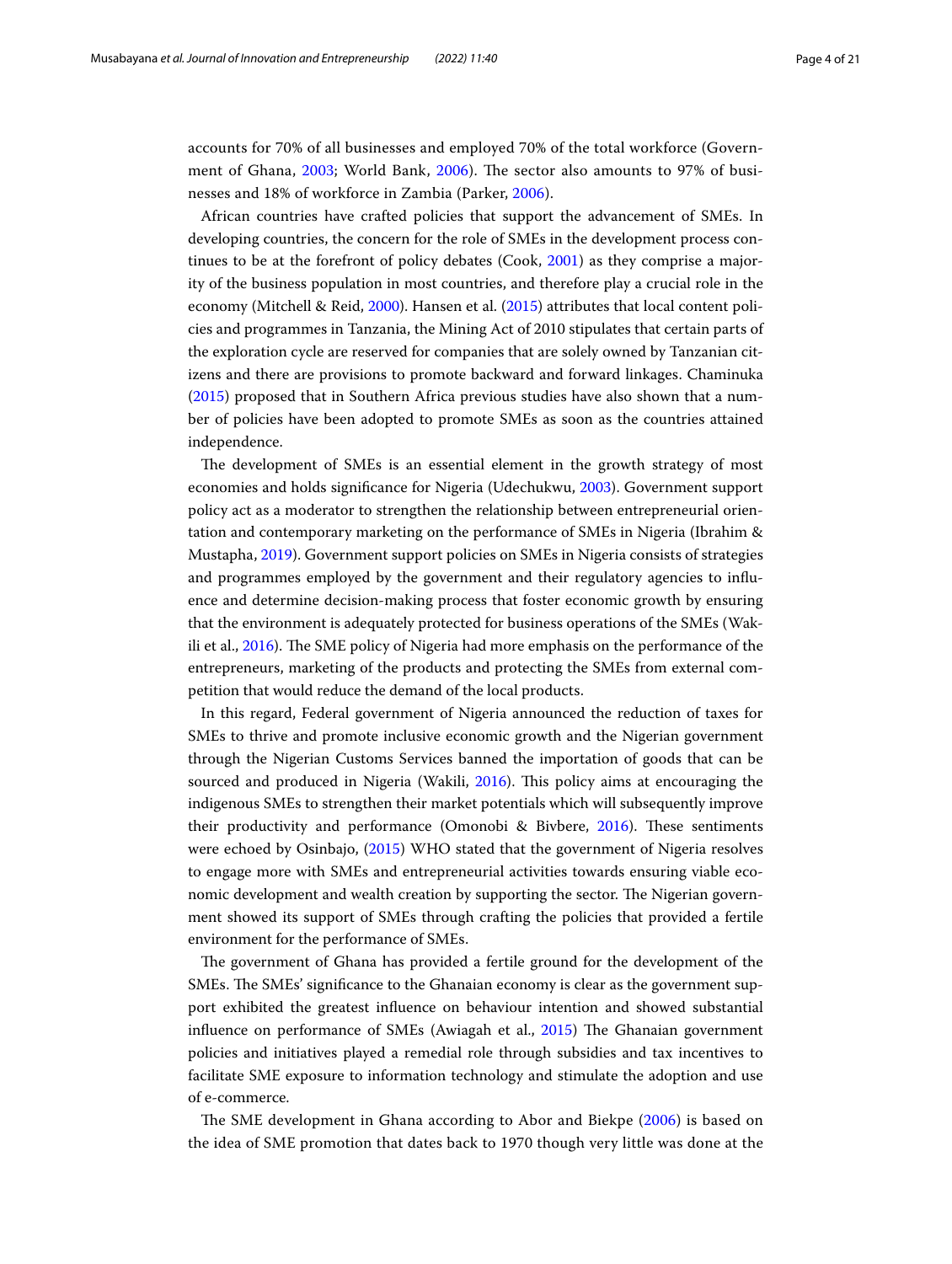time, in recent years the government key institutions were set up to assist SMEs and prominent among them are the Office of Business Promotion and the present Ghana Enterprise Development Commission (GEDC). The main objective of GEDC was to assist Ghanaian businessmen to enter into felds where foreigners mainly operated, it had packages for strengthening small-scale industry in general, both technically and financially (Kayanula & Quartey, [2000\)](#page-19-10). The Economic Recovery Programme (ERP) instituted in 1983 has broadened the institutional support for SMEs, the National Board for Small Scale Industries (NBSSI) was established within the Ministry of Industry, Science and Technology to address the needs of small businesses (Peprah et al., [2016\)](#page-20-15). The government of Ghana provided the supporting environment for the success of SMEs, hence their huge contribution to the economy of the country.

Small-scale enterprises play an important role in the Kenyan economy and are accorded high priority in the development policy (GOK, [2007\)](#page-19-11). The economy of Kenya grew by an average of 4.3% in the recent past (year 2009), the SMEs contribute signifcantly to this growth, and ofers employment to many people both in the rural and urban areas (Osoro & Muturi, [2013\)](#page-20-16). SMEs dominate the manufacturing sector in Kenya, about 85% of manufacturing frms in Kenya are small, contributing only about 20% of sector's GDP (Kippra, [2017](#page-19-12)). These sentiments were supported by Osoro and Muturi ([2013\)](#page-20-16) who stated that the SME contribute immensely to the economic development and wealth creation through employment creation estimated at 3.2 million people in 2003, generation of incomes, increasing productivity, facilitating technological transfers and creation of market linkages among other benefts.

The statistics have shown that Kenyan SMES contribute to the economy by creating jobs and reducing unemployment (Chu et al.,  $2007$ ). There are over  $41,000$  formal SMEs which account for 75% of all formal enterprises (Kenya National Bureau of Statistics, [2013\)](#page-19-13). These formal SMEs employ 42% of the Kenyan workforce (Douglas et al., [2017](#page-19-14)). Further statistics indicate that there has been a tremendous increase in SMEs share in Kenya's GDP from 13% in 1993, to 18% in 2003 and 20–25% in 2011– 2016 and constitutes over 85% employment opportunities (Ombongi & Long, [2018](#page-20-17)). Kenya is most industrialised country in East African region and its manufacturing sector that is supported by SMEs constitutes 14% of GDP (World Bank, [2016](#page-20-18)). In Kenya, SMEs cut across all sectors of the economy as a major source of employment and income (GOK, [2005\)](#page-19-15). Over 98% of all businesses are SMEs contributing about 25% of GDP and 50% of formal employment (Kenya National Bureau of Statistics, [2016;](#page-19-16) Ministry of Industrialization & Enterprise Development, [2015](#page-19-17)).

The government of Botswana has designed several policies to support the performance of SMEs. The policy of financing SMEs began in 1982 with the establishment of the Financial Assistance Policy (FAP) (AFDB/OECD, [2005\)](#page-18-6). The main objective of this policy was to stimulate investment in sustainable economic activities, to further support enterprise development (Khanie, [2018](#page-19-18)). The FAP scheme experienced some implementation problems and it was replaced by the Citizen Entrepreneurial Development Agency (CEDA) in 2001 after the introduction of the Small Medium Micro Enterprise (SMME) Policy and the goal of CEDA is to provide loans to businesses at subsidised interest rates (LEA, [2009\)](#page-19-19). The government of Botswana showed a continued support of SMEs through its policies that promoted the development of SMEs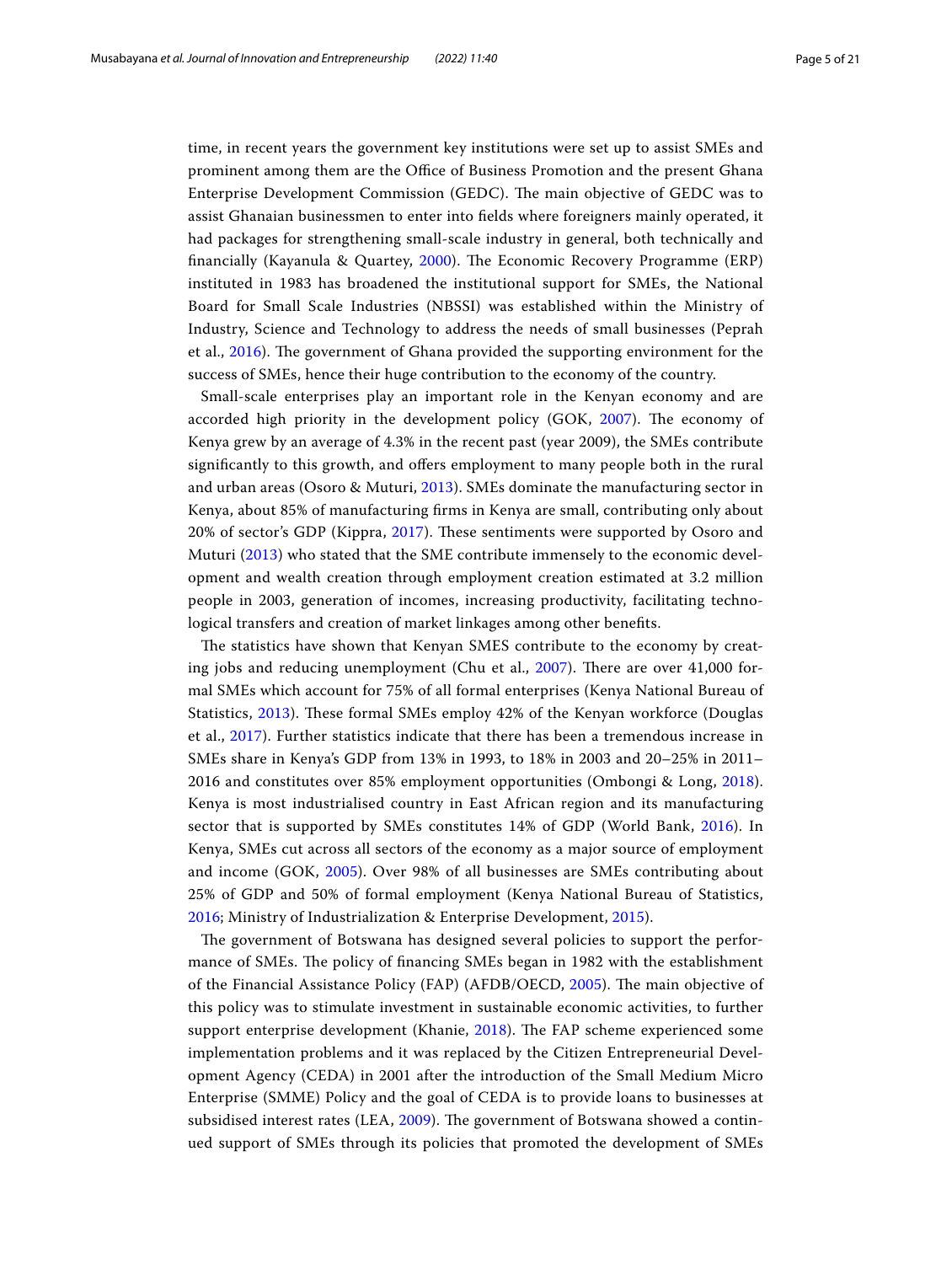and the participation of the youth and the empowerment of women through SME programmes.

The Botswana government encouraged research and development on its policies in order to improve its delivery to the nation. The Botswana Institute for Development Policy Analysis (BIDPA) is an independent trust, which started operations in 1995 as a non-governmental policy research institution with a mission is to inform policy and build capacity through research and consultancy services (Khanie, [2018](#page-19-18)). BIDPA is part-funded by the Government of Botswana as it supports the government to be more objective in its policy creation, implementation and evaluation.

The government of Malawi has placed major emphasis on the development of policies that support SMEs in the country. These sentiments were echoed by Ndola and Moto ([2019](#page-20-19)) who state that the government of Malawi recognises the contribution made by micro, small and medium enterprises in stimulating competition, providing employment and distributing wealth. There have been attempts by the Malawian government to develop the entrepreneurial mindset of the population through the revamping and restructuring of public organisations entrusted with national entrepreneurship development such as Technical Education, Vocational and Entrepreneurial Training Authority (TEVETA), Small and Medium Enterprise Development Institute (SMEDI) and Malawi Rural Development and Enterprise Fund (MARDEF) (Ndala & Pelser, [2019\)](#page-20-20).

Malawi embarked on a programme of promoting Higher Education Institutions (HEIs) both public and private that are ofering entrepreneurship education and training which are registered by the National Council for Higher Education (NCHE) with the sole purpose of spurring entrepreneurship development in the country through the provision of entrepreneurship education and training (EET) (Delaney et al., [2019](#page-19-20)). The programme was targeting the improvement of SME performance through entrepreneurial education.

Malawi Government has supported exchange programmes with China in order to develop the SME sector. On this efect, the Minister of Industry, Trade and Tourism Henry Mussa as reported in the Africa Report ([2018](#page-18-7)) stated:

*"One of these paths is the establishment of technical colleges. But bearing in mind that the labor market is limited, we encourage people to open [their own] businesses and the trip to China was to expose some of the SMEs to what and how*  advanced countries manage [these businesses], The government established col*leges where the youth and SME owners will be trained in various business and vocational skills, and this will ultimately put money into their pockets and also improve the country's economy"*

According to the Ministry of Industry and Trade (MoIT) ([2015\)](#page-19-21) across the country, a broad range of support programmes targeting SMEs are being provided by diferent government departments and institutions as well as the private sector (Ndala & Pelser, [2019](#page-20-20)). Scarborough ([2013\)](#page-20-21) gives the factors of entrepreneurial education, shift from manufacturing sector to service sector, technological advancement, the drive for independent lie style, demographic and economic factors, the development of the e-commerce and the World Wide Web. The government policies have provided the environment for the development of the SMEs in Malawi.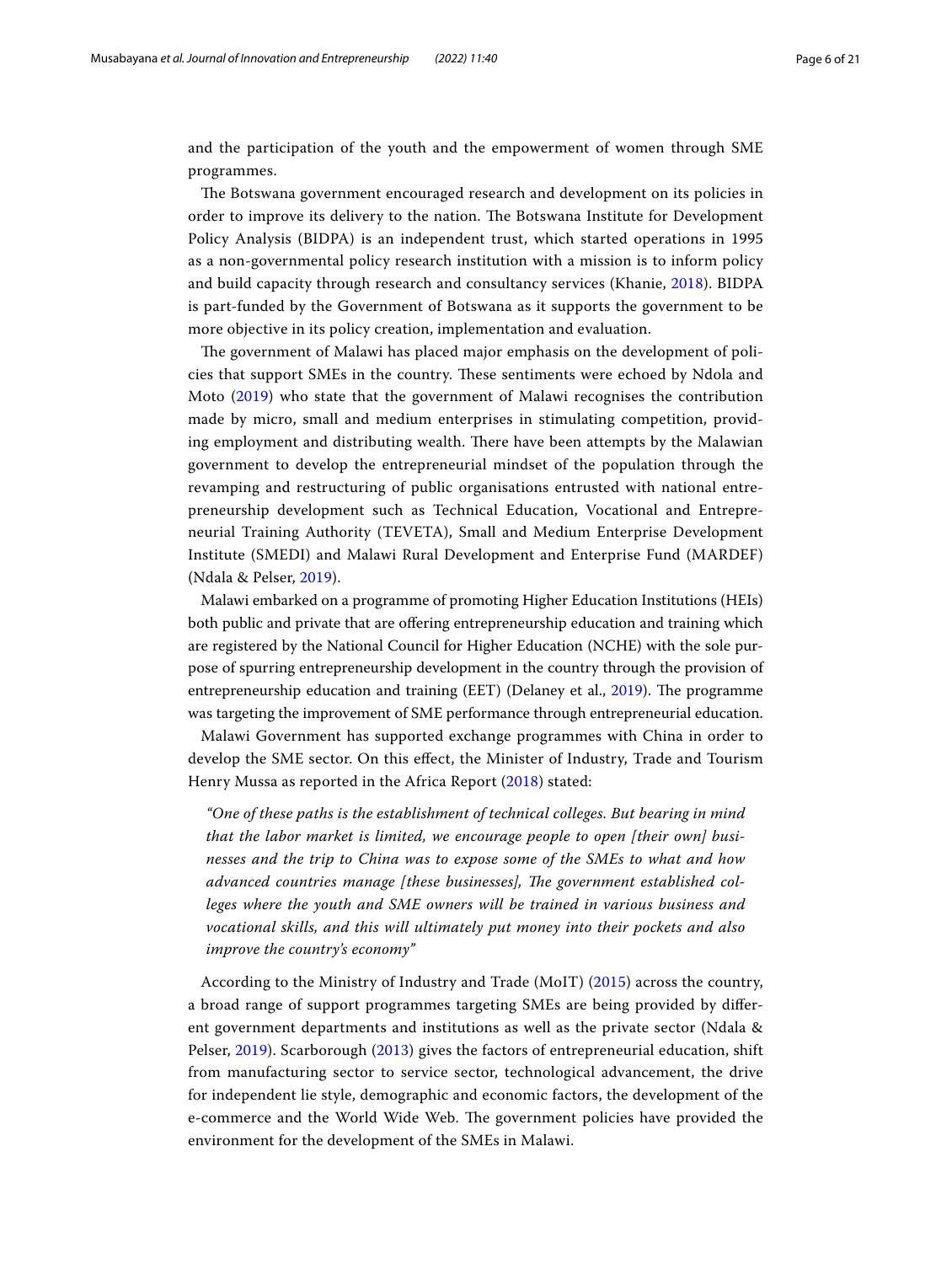The B-BEE is the fundamental policy for the development of SMEs in South Africa. In terms of B-BEE, one of its primary objectives is to improve SMEs' access to fnance (DTI,  $2007$ ). These sentiments were supported by Juggernath et al.  $(2013)$  $(2013)$ , who stated that B-BBEE creates provisions for SMEs to access fnance. In view of these two citations it implies that the government had a great vision of empowering the local people through the fnancial resources which are a major component for the running a business. SMEs were viewed by the government as a source of employment as stated by Rust [\(2006\)](#page-20-22) that to combat increasing unemployment the creation and support of SMEs is needed and it is very evident that for B-BEE to succeed in South Africa, a full support of small businesses has to be implemented.

Another aspect of resources that the B-BEE policy focused on was human resource and skills development for the SME owners and operators. Tis meant that the research and development was considered as a main policy item for the development of SMEs. The government would provide a variety of courses to equip the SME operators including the technical training, fnancial management training, strategic planning and marketing. The trainings would empower the indigenous people and would professionally run their organisations. The South African government has given the SMEs a major priority as a tool of Black empowerment hence the development of SMEs is the driving force behind Black empowerment.

The Zimbabwe's new economic era was now targeting the Black entrepreneurs to drive the economy. This followed the new economic dispensation in Zimbabwe following the land redistribution programme which led to the death of the formal industry. The policies of Zimbabwe were inclined towards the SME sector. The collapse of the formal industry and the demand of intermediate technologies by small-scale farmers have provided opportunities for informal business enterprises to produce and supply intermediate agricultural technologies to the new crop of farmers that emerged following the agrarian reform of 2000 widely known as the Fast Track Land Reform Programme (FTLRP) (Makate et al., [2016](#page-19-24); Mujeyi et al., [2015](#page-20-23)). The policies targeted the SMEs as the provider of the economic recovery path.

Magaisa and Matipira ([2017](#page-19-25)) emphasises that the National Policy and Strategy for SMEs outlines the framework and sets out strategies for the implementation coordination and monitoring of the SMEs to enhance the growth and development of the sector. The main objective of the creation of the policy framework is towards the creation of sustainable jobs, reduce poverty, stimulate growth and generate foreign currency earnings and there is an objective of creating an enabling environment so as to double the number of small businesses in Zimbabwe. The SMEs took the centre stage and their value was stated by Wang [\(2016a,](#page-20-2) [2016b](#page-20-3)) who pointed out that in developing countries such as in Zimbabwe, SMEs are important for driving the growth and economic devel-opment. This view was shared by Zvarivadza [\(2016\)](#page-20-4) who states that most SMEs are born out of the people or groups of people with the visions to operate and run prosperous businesses (Zvarivadza, [2018](#page-20-24)). The main purpose of the policy is to promote the performance of the SMEs through the provision of an enabling environment. The implementation of the Zimbabwe's indigenous policies saw the new era of SMEs being ushered in as the main economic drivers of the new economic dispensation in the absence of the multinational companies.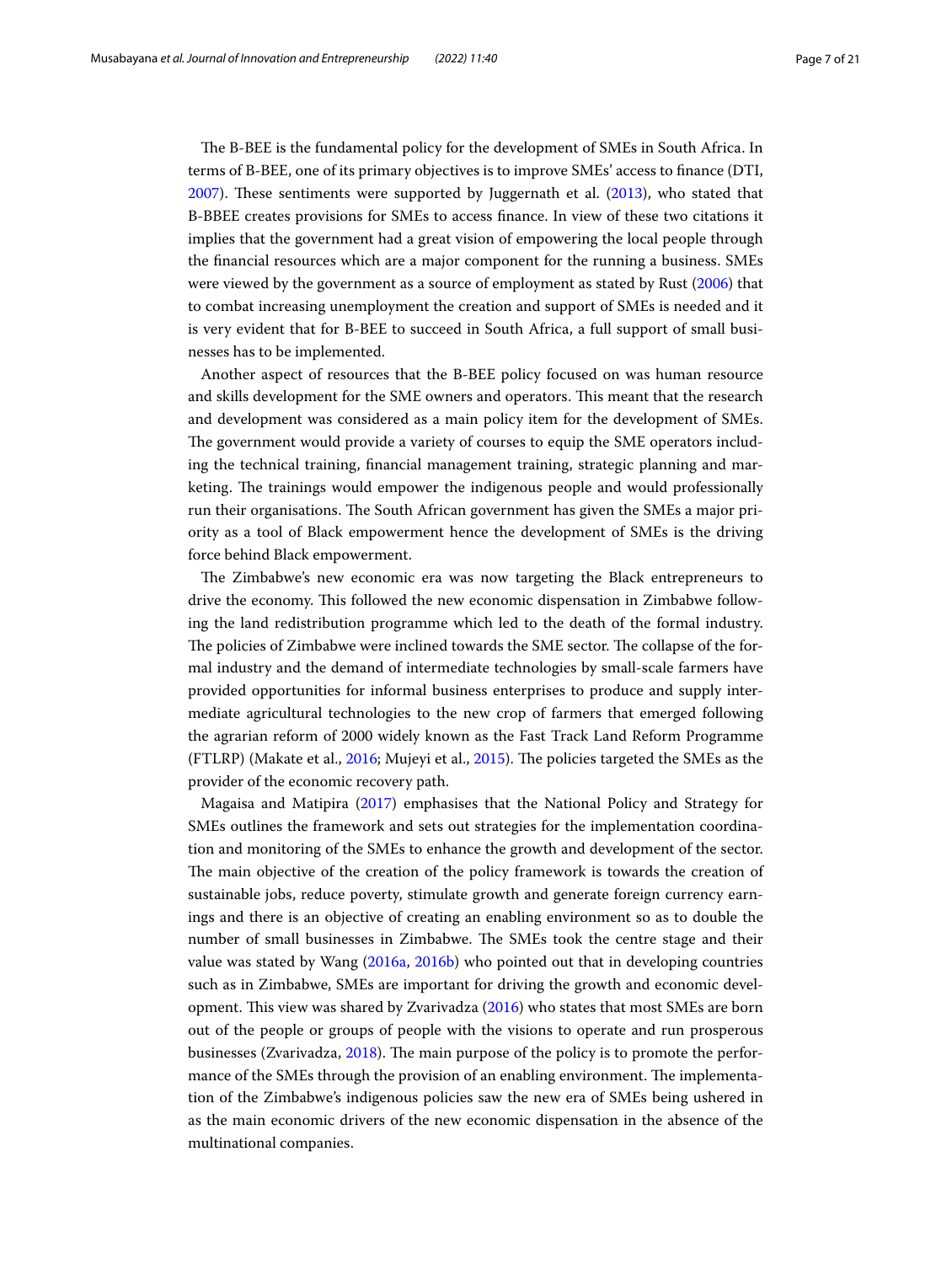It is generally agreed by scholars that SMEs contribute signifcantly to economic development of all nations and they are associated with discovering of new markets and exploiting them to their advantage (Muriithi, [2017](#page-20-25)). In the same vein, they are considered to be the heart of founding new ventures and a source income and employment for millions of Africans which means that SMEs are central to wealth creation by stimulating demand for goods, investment and trade (GEM, [2005](#page-19-26)). Without SMEs, many African governments will experience fnancial and developmental constraints, all which would only worsen living standards of low-income persons often served by the sector (Santrelli & Vivarelli, [2007](#page-20-26)). Zimbabwe can draw lessons from the literature that SMEs are a force to reckon with in the economic development of the country. Without SMEs, many African governments will experience fnancial and developmental constraints, all which would only worsen living standards of low income persons often served by the sector (Santrelli & Vivarelli, [2007\)](#page-20-26).

The main cause of failure of African SMEs is lack of government support. Muriithi ([2017\)](#page-20-25) elaborated that it is notable that most African governments give very little support to SMEs thereby neglecting a vital economic trigger and should form pillars of development. The government is a key player in the successful development, growth and performance of SMEs. The role of the African governments in the performance of SMEs was elaborated by Muriithi ([2017](#page-20-25)) who pointed out that:

The role of the government in facilitating and supporting SMEs remain critical worldwide as it creates the right or undesirable environment for businesses growth, when the government pays little attention to SMEs sector, then, the sectors is prone to sufer leading to many businesses being unable to survive. A government that does not support SMEs does not only hurts the sector, but also experiences negative growth in its economic development. The environment created by the government in terms of wages framework, taxation, licencing, opportunities, technological support and infrastructure pave the road to success or failure for the SMEs.

These sentiments were echoed by Kamunge et al.  $(2014)$  who summed up the role of the government by stating that depending on the regulatory frameworks put in place by the government, can easily crush or promote small business economy (Kamunge et al., [2014](#page-19-4)). It is notable that unfavourable tax system, unfair competition, complicated rules and regulations and punitive environment cripplingly and negatively obstruct SMEs growth (Krasniqi, [2007\)](#page-19-27). These legal requirements vary from one country to another and afect the performance of SMEs. It takes 100 days to establish a business in Kenya, 220 days in Ghana and 350 days in Nigeria to obtain all business licences (Benzing & Chu, [2012](#page-18-8)). The tax paid by the businesses also differs with Kenya requiring 51% of total proft while Ghana demands 33% and Nigeria 30%, respectively. Besides taxes, it has been found that SMEs in Africa face lengthy and costly delays during numerous procedures and clearances demand by various regulatory frameworks (Agbali & Ukaegbu, [2005](#page-18-9)). The stringent measures that are put in place by the governments discourages development and negatively afects the SME implementers.

The differences in the registration process definitely mean that motivation to SMEs operations and continued growth difers across the continent and countries like Kenya and Nigeria are said to have put measures meant to support SMEs especially in the informal sector and they have also reduced government interference to business operations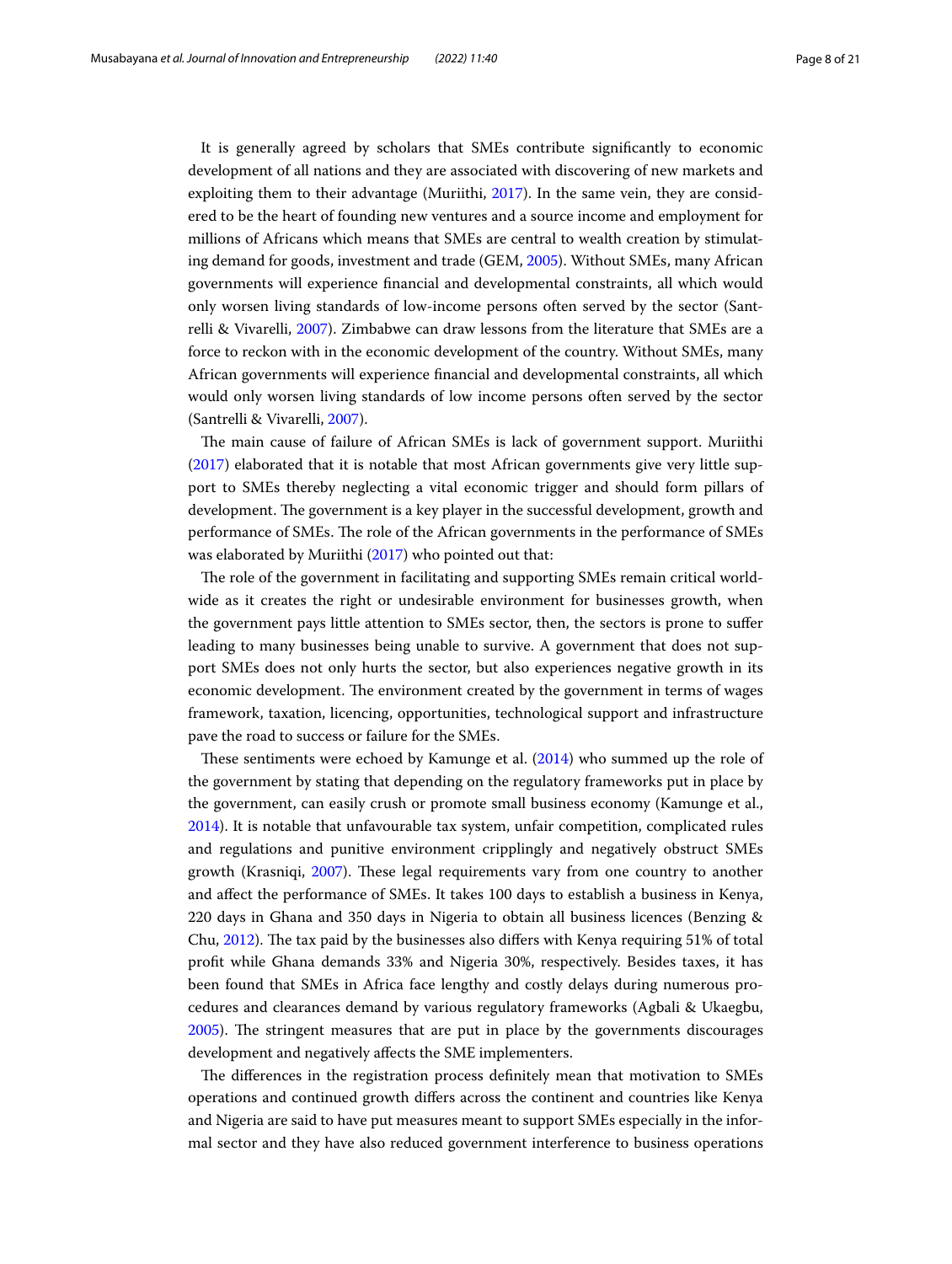(Benzing & Chu, [2012\)](#page-18-8). Kenya, specifcally is singled out as having put diferent mechanisms meant to increase access to the youth, women groups and SMEs by setting special funds accessible through public initiatives and fnancial institutions (Business Daily, 10-21-07; Te Nation, 10-22-07). Zimbabwe can draw lessons from these developments in other African states. Positive lessons from Kenya can be duplicated in Zimbabwe especially supporting the vulnerable groups of the society like the youths and women. The positive results on the performance of SMEs is an indicator of the government's power to improve the performance of SMEs.

Zimbabwe has to take cognisance of the reality that SMES in Africa are operating under difficult and unsuitable conditions. SMEs operating in Africa face many chal-lenges that deter their growth (Nikolić et al., [2015](#page-20-27)). This is supported by Kamunge et al. ([2014\)](#page-19-4) and Beck & Demirguc-Kunt [\(2006\)](#page-18-10) who observed that beside their positive role to development, SMEs face many obstacles that restrict their long-term survival. The rate of business failure in Africa is alarming with only a few businesses surviving a few months to one year (Kenya National Bureau of Statistics, [2007\)](#page-19-28). Adcorp ([2014](#page-18-11)), state that the mortality rate of SMEs among African countries remains very high with fve out of seven new businesses failing in their frst year. Chad has also been named as a country with failure of 65% and one of the most difficult countries to do business due to unfavourable regulatory frameworks (World Bank, [2012\)](#page-20-28). In Uganda, for example onethird of new business start-ups do not go beyond one year of operation while in South Africa, the failure is between 50 and 95% depending on the industry (Willemse, [2010\)](#page-20-29). A study by Yeboah [\(2015\)](#page-20-30) also revealed that 75% of SMEs in South Africa do not become established businesses making the country to have the highest failure rate in the world. Despite these disturbing statistics, SMEs dominate the South African economy, their contributions cannot be ignored (Sawers et al., [2008\)](#page-20-31). Tis scenario brings in another learning moment for the Zimbabwean government that the success of SMEs requires a lot of support, patients, research and development and implementation of the innovation processes including the value creation and addition of the goods and services produced.

# **Results presentation, analysis and interpretation of data**

### **Understanding of the two policies by the well‑informed elite group**

The qualitative data were collected from ten respondents who were purposefully selected from a group of experts in SME policy formulation, implementation and the cognate monitoring and evaluation of SME programme. The participating respondents could be described as the employees of the government departments, non-governmental organisations and leaders of SME organisations. The respondents were knowledgeable of government processes of policy formulation, information dissemination and the general implementation processes. Table [1](#page-9-0) shows the results of the ten respondents that participated during the uncontrived interview process in evaluating the understanding of the indigenisation and empowerment policy:

The respondents indicated that they were aware of the indigenisation policy and showed a great understanding of tenants of the policy. The female respondent KO1 who works for the government elaborated the indigenisation policy when she stated**:**

*"It is the policy that was put in place by the government to help the Zimbabweans to*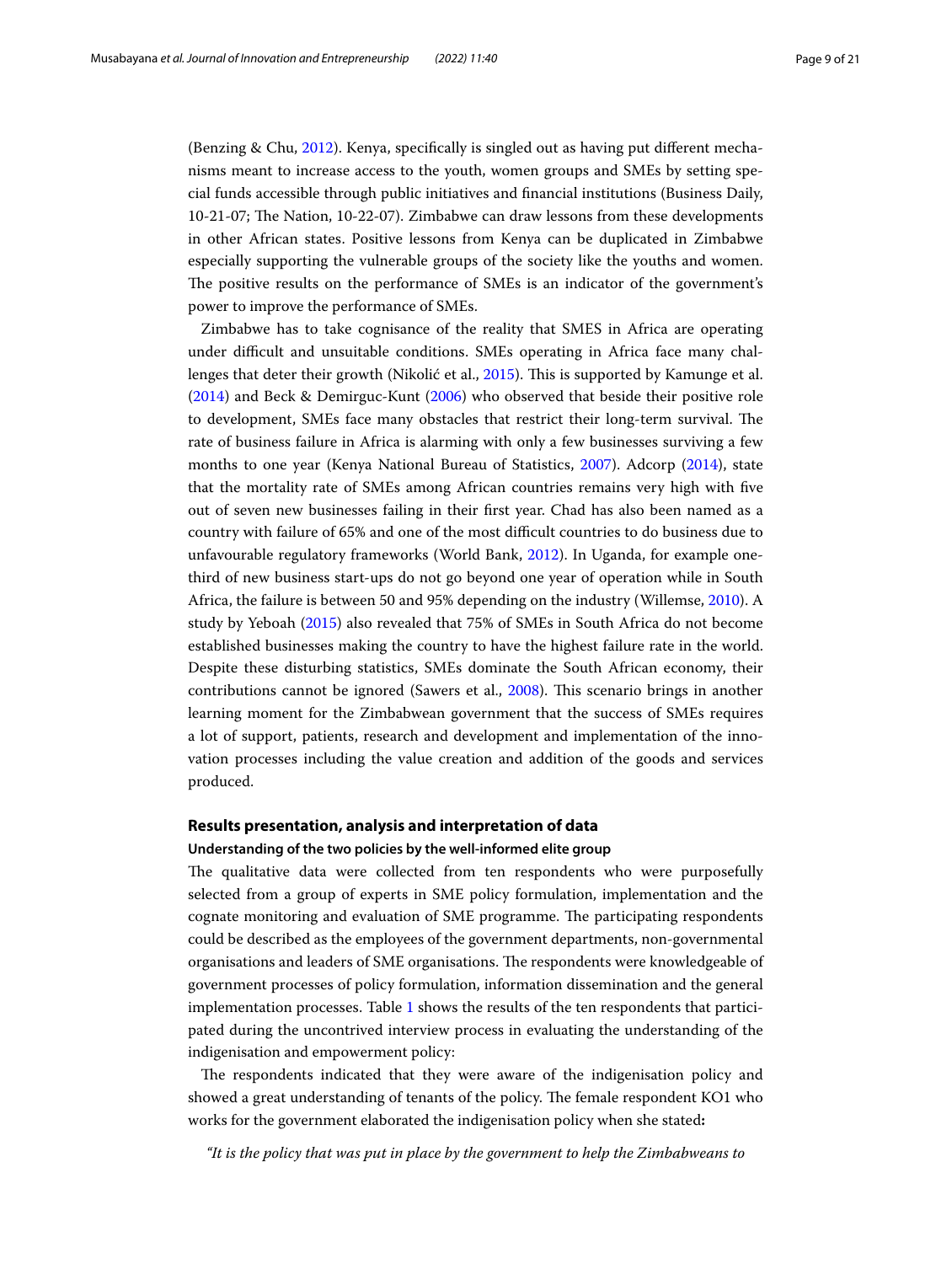<span id="page-9-0"></span>**Table 1** Understanding of the indigenisation and empowerment policy

| $n = 10$                                                                                |                                                                    |                                   |  |  |
|-----------------------------------------------------------------------------------------|--------------------------------------------------------------------|-----------------------------------|--|--|
| Understanding of indigenisation and empowerment policy                                  |                                                                    |                                   |  |  |
| Aspects that emerged to express understanding of<br>indigenous empowerment policy       | Key informants who mentioned<br>the same (e.g. K01, K07, K8, etc.) | Total number of<br>key informants |  |  |
| It promotes equal opportunities for all citizens                                        | KO2, KO3, KO4, KO7, K05                                            | 5                                 |  |  |
| A policy which unlocks wealth creation by the indig-<br>enous population in the country | K08, K02, K04, K09, K10                                            | 5                                 |  |  |
| Training of the Zimbabwean citizens on business ethics                                  | K09, K08, K03, K05                                                 | 4                                 |  |  |
| A policy which facilitates funding for investment in the<br>country                     | K09, K02, K04                                                      | 3                                 |  |  |
| It promotes the local Zimbabweans to be responsible<br>citizens                         | K01, K02                                                           | 2                                 |  |  |

<span id="page-9-1"></span>**Table 2** Understanding of the industrial policy

| Understanding of industrial policy                                                                                                          |                                                                                                   |   |  |  |  |
|---------------------------------------------------------------------------------------------------------------------------------------------|---------------------------------------------------------------------------------------------------|---|--|--|--|
| Aspects that emerged to express understanding of<br>industrial policy                                                                       | Key informants who mentioned Total number of<br>the same (e.g. K01, K07, K8, etc.) key informants |   |  |  |  |
| It is a policy that is designed to improve the economy of<br>the country through sustainable support to SME's and<br>value chain management | K01, K02, K03, K05, k07, K09                                                                      | 6 |  |  |  |
| It is a policy that was intended to improve the country's<br>technology                                                                     | K01, K02, K03, K04, K07                                                                           | 5 |  |  |  |
| It enables the intervention of the Government on capac-<br>ity building of business operators in the country                                | K08, K04, K07, K08                                                                                | 4 |  |  |  |
| It promotes local industries and entrepreneurship                                                                                           | K01, K03, K05, K06                                                                                | 4 |  |  |  |
| It has a mechanism to ensure that cohesion exists<br>between the producers and the retailers                                                | K08, K09, K10                                                                                     | 3 |  |  |  |

*improve national development. It helped them to do their business and it was good for change in the structure of who creates wealth and employment in the country. Remember big companies had closed down. Te indigenisation policy is a policy that promotes the local Zimbabweans to be in charge of the country.*

Another male respondent KO7, who is in the manufacturing sector expressed his knowledge of the indigenisation policy as follows:

*"Te indigenisation and empowerment policy promotes equality among the people of Zimbabwe in terms of opportunities and development of the country. Tis policy deal with the equal access to the wealth of the country. Zimbabwe is rich in natural resources like farming, mining, wild life and vegetation which must beneft every Zimbabwean."*

The respondents were asked to describe their own understanding of the industrial policy and the results are in Table [2.](#page-9-1)

The respondents showed a high level of understanding of the industrial policy. The female respondent KO6 who is in the construction company had this to say about the industrial policy:

"The industrial policy has to do with improvement of the local business. It pro-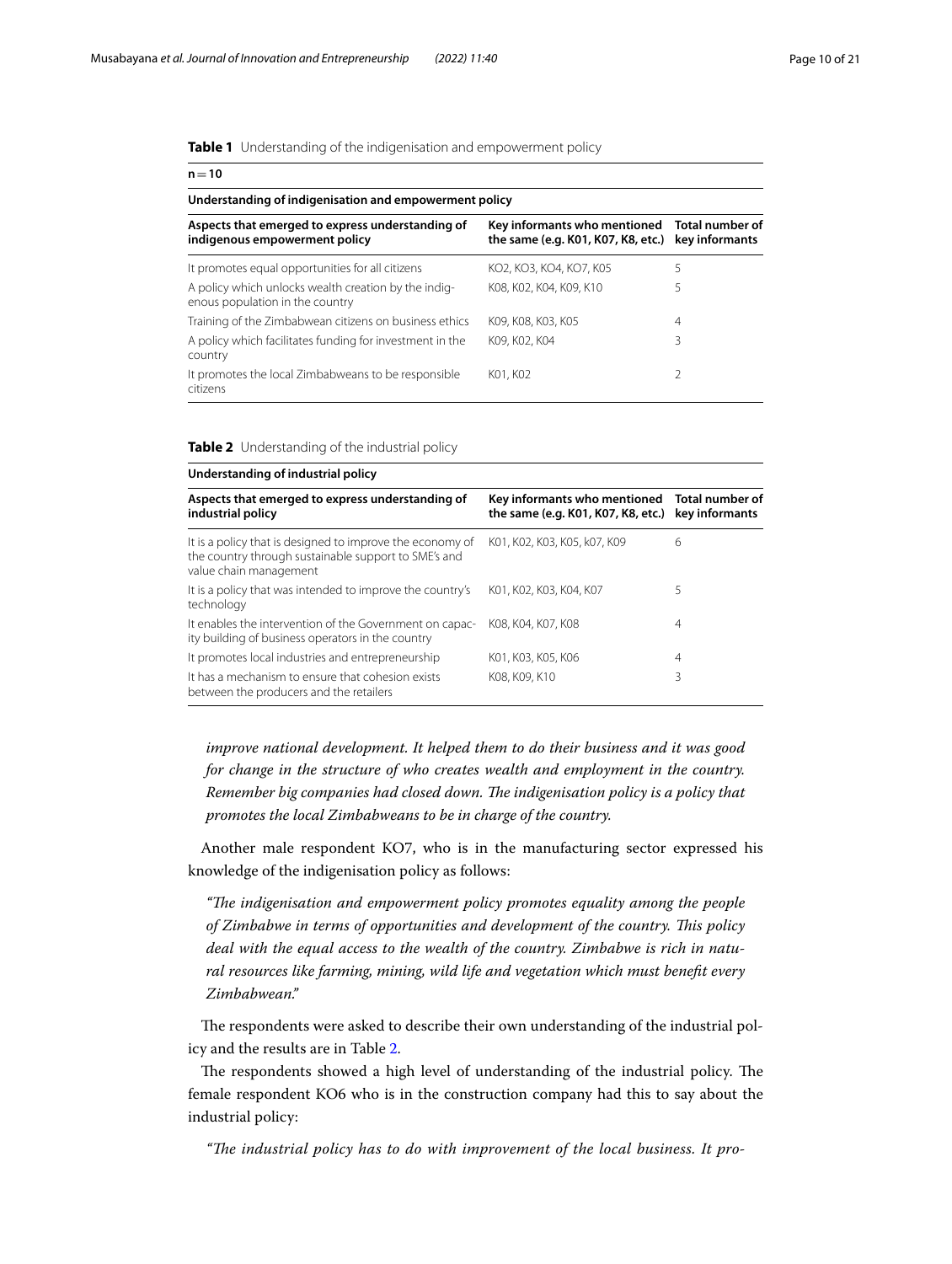*motes the local industries which include the farmers, manufacturers, retailers and all the sectors involved with the economic development of the nation. It is important to note that the policy focuses on the total development and improvement of the local industries through all the support services like infrastructure, technology and research and development."*

A male respondent K010 who is in the agriculture sector also indicated a high level of understanding of the industrial policy. In his explanation, he had this to say:

*"Te industrialisation policy focused on building of the economy through SMEs.*  The government stressed that the SMEs can be harnessed into a productive sector *for the development of the country's economy. The industrial policy provides all the support that the government would provide to the SMEs in order to make the sector the backbone of the economy of Zimbabwe."*

It can be concluded that the respondents who were interviewed showed a great understanding of the two policies and have high knowledge levels of the policies as indicated by the response that were provided.

#### **Awareness of the two polices among the implementers**

A questionnaire was used to solicit information that addressed the implementers' awareness of government policies and their effects on SME performance. The policy implementers were asked to rate their performance from 2015 to 2019 and the summary of the results are shown in the graph below.

Figure [1](#page-10-0) shows that there is generally low performance of SMEs as most of the respondents selected "Very bad" as the option for the performance of their business during the period under review. This concurs with the study done Majoni et al., ([2016](#page-19-29), p. 382) who confrmed that 'SME failure is high in Zimbabwe because of poor training and monitoring of the sector by Government'. The secondary information correlates with the primary data representing the SME implementers.

The respondents were asked to indicate how much they know about the Indigenisation and Empowerment Policy and the Industrial Policy that promote SMEs in Zimbabwe selecting a response from the four options. "Not at all, Very little, To some

<span id="page-10-0"></span>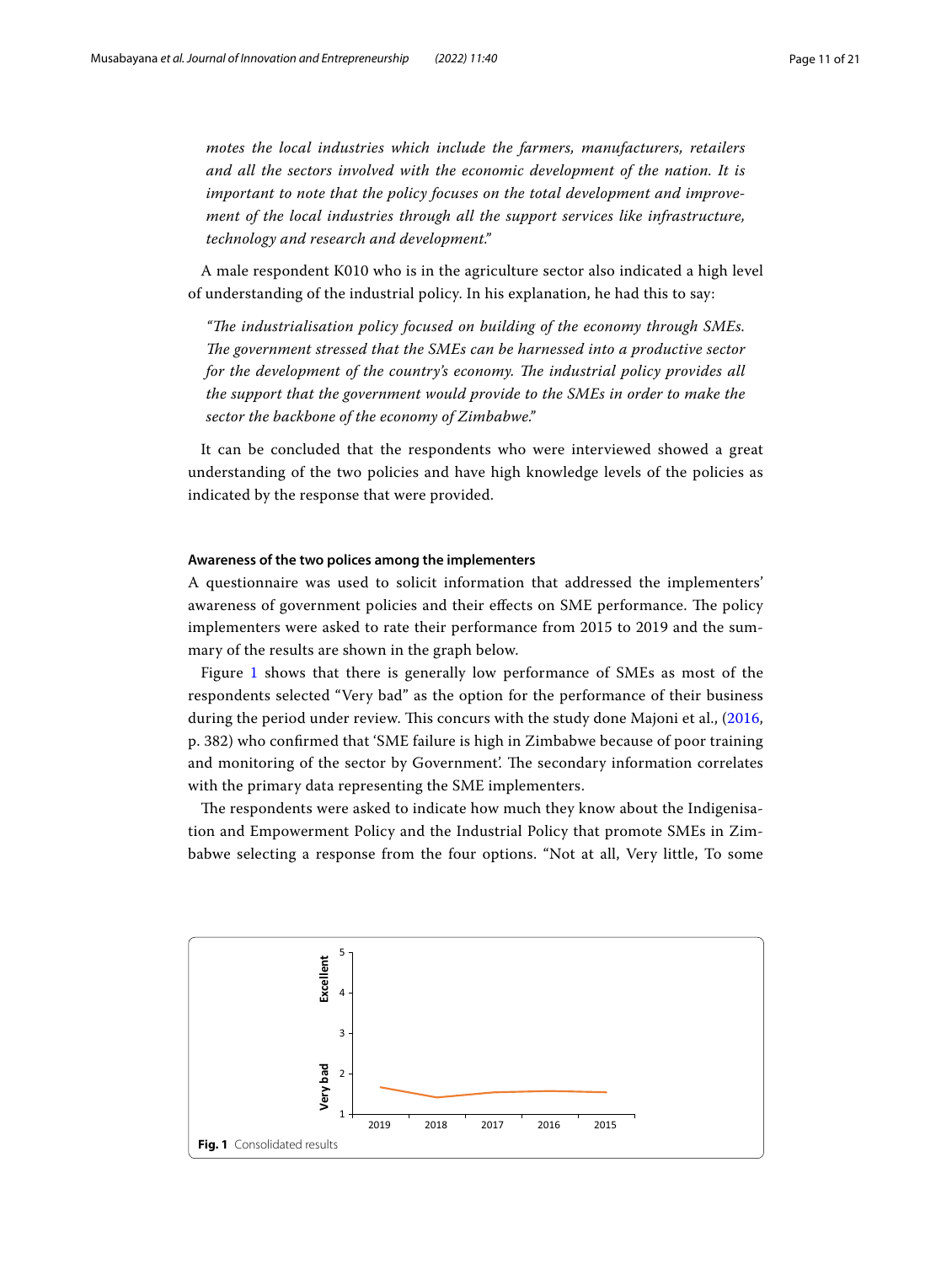

<span id="page-11-0"></span>extent and To a great extent" The results have been presented using the graph. The responses were consolidated as shown in Fig. [2](#page-11-0)

Considering the 10 items, the awareness of the policies is quantified by items  $1-7$ , 10. Items 8 and 9 are measuring the operation efect of the SMEs within the policy framework. Therefore, a composite measure for awareness of the policies (AWARE) was obtained by adding together responses to the 8 items listed above. These responses were considered as a cumulative score of awareness—total awareness in all areas. This summated measure will range from  $8 \text{ (min} = \text{not at all for all } 8 \text{ items)}$  to 32 (to a great extent for all 8 items). Tis composite measure provided the data that addressed the respondents' awareness of the policies.

The analysis (Chi-square goodness-of-fit test) was done to test the correlation between AWARE and the fve measures for performance and it showed that a signifcant number scored from 8 to 12,  $p < 0.0005$ . The Chi-square goodness-of-fit test was an appropriate test to analyse the data.

Pearson's and Spearman's correlation: Spearman's correlations measure how ordinal variables or rank orders are related. Pearson's correlation coefficient is a measure of linear association (Table [3\)](#page-12-0).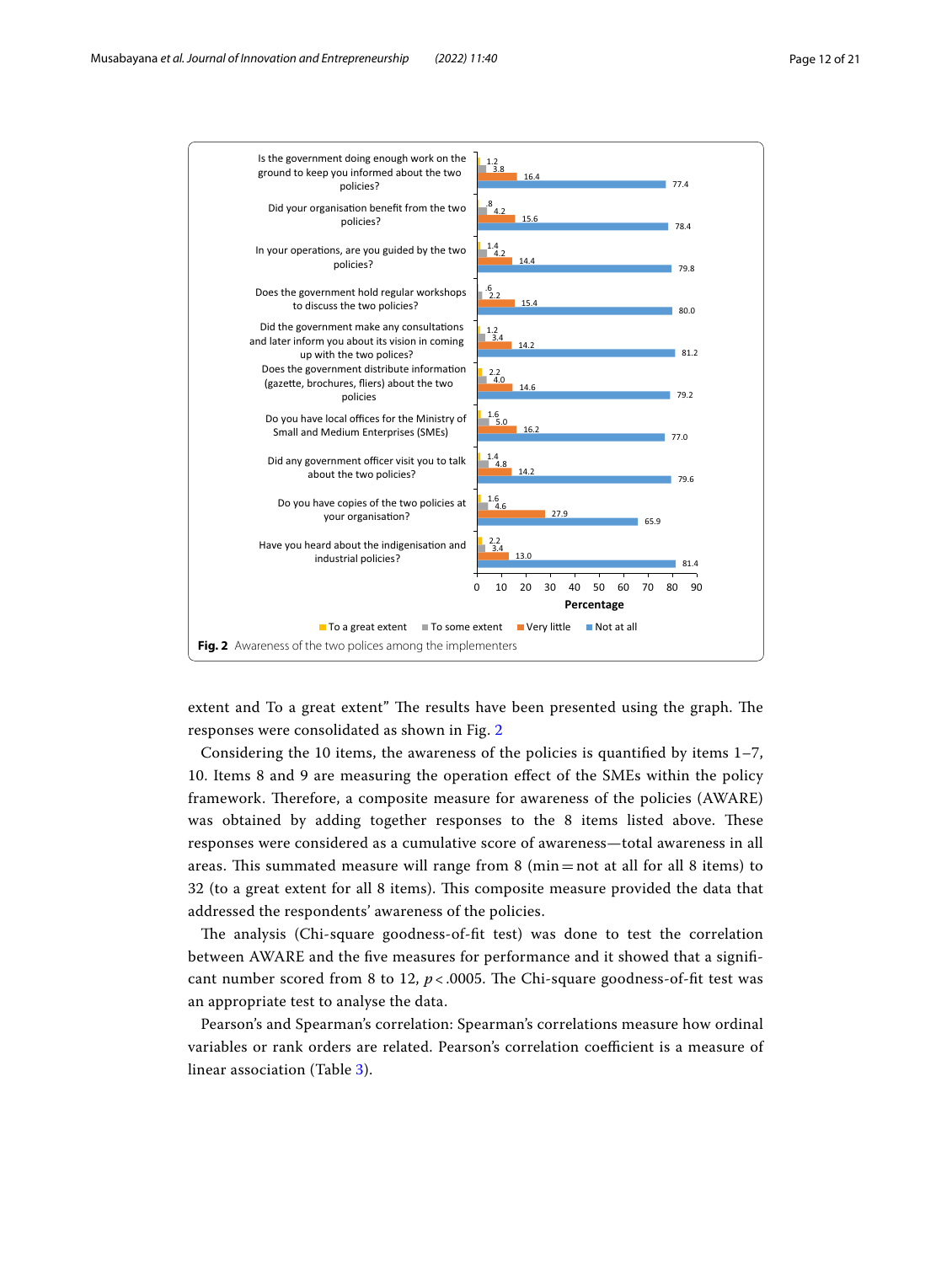| <b>Correlations</b>        |            |                              |         |      |                                                                     |         |      |
|----------------------------|------------|------------------------------|---------|------|---------------------------------------------------------------------|---------|------|
|                            |            |                              | 2019    | 2018 | Performance Performance Performance Performance Performance<br>2017 | 2016    | 2015 |
| Spear-<br>man's<br>$rho**$ | AWARE Cor- | relation<br>coef-<br>ficient | $-.016$ | .032 | .026                                                                | $-.019$ | .026 |
|                            |            | Sig.<br>(2-tailed)           | .718    | .482 | .558                                                                | .666    | .560 |
|                            |            | Ν                            | 499     | 499  | 499                                                                 | 499     | 499  |

<span id="page-12-0"></span>

The analysis of the relationship between policy awareness and performance of SMEs indicate that there is no correlation between awareness of the policies and performance from 2015 to 2019

\*\*Correlation is signifcant at the 0.01 level (2-tailed)

<span id="page-12-1"></span>

| <b>Table 4</b> Effects of government policies on SME performance (interviewees) |  |  |  |  |
|---------------------------------------------------------------------------------|--|--|--|--|
|---------------------------------------------------------------------------------|--|--|--|--|

| Objective 1: government policy aspects that have positively influenced the performance of SMEs in |  |
|---------------------------------------------------------------------------------------------------|--|
| Zimbabwe                                                                                          |  |

| Aspects mentioned that positively influenced<br>performance of SMEs     | Key informants who mentioned the same (e.g.<br>K01, K07, K8, etc.) | Total number<br>of key inform-<br>ants |
|-------------------------------------------------------------------------|--------------------------------------------------------------------|----------------------------------------|
| Dissemination of vital information thorough<br>Public and private media | K01, K02, K03, K04, K05, K06, K07, K08, K09, K10                   | 10                                     |
| Provision of affordable loans                                           | K01, K05, K08,K09                                                  | 4                                      |
| Provision of Inputs                                                     | K10, K04, K08                                                      | 3                                      |
| Establishment, design and implementation of<br>SMEs trainings           | K <sub>10</sub> , K <sub>07</sub>                                  | V                                      |
| Provision of productive land                                            | K01                                                                |                                        |

### **Efects of government policies on SME performance**

The interviewees were asked to explain the effects of government policies on SME performance. The results are shown in Table [4.](#page-12-1)

The respondents indicated that the government used public and private media such as the national newspapers, radios and television sets as a means of disseminating information to the SME stakeholders. These sentiments were emphasised by a male responded K02, who works in the transport sector and had this to say:

"The government mostly used public media. The state newspapers, the radio and *the televisions were used to disseminate the necessary information for the entrepreneurs. I still remember reading about the policies in the newspaper where the Minister of SMEs was talking about the SMEs and how the government is encouraging people to be involved in this sector. The public media provides the information to the SME operators."*

The respondents stated that the government did not provide much support to the SMEs in terms of loans, farming inputs and training. In the instances where the government made an efort to assist the SME operators, there were no formal procedures for the selection of beneficiaries and very few people benefitted from such programmes. The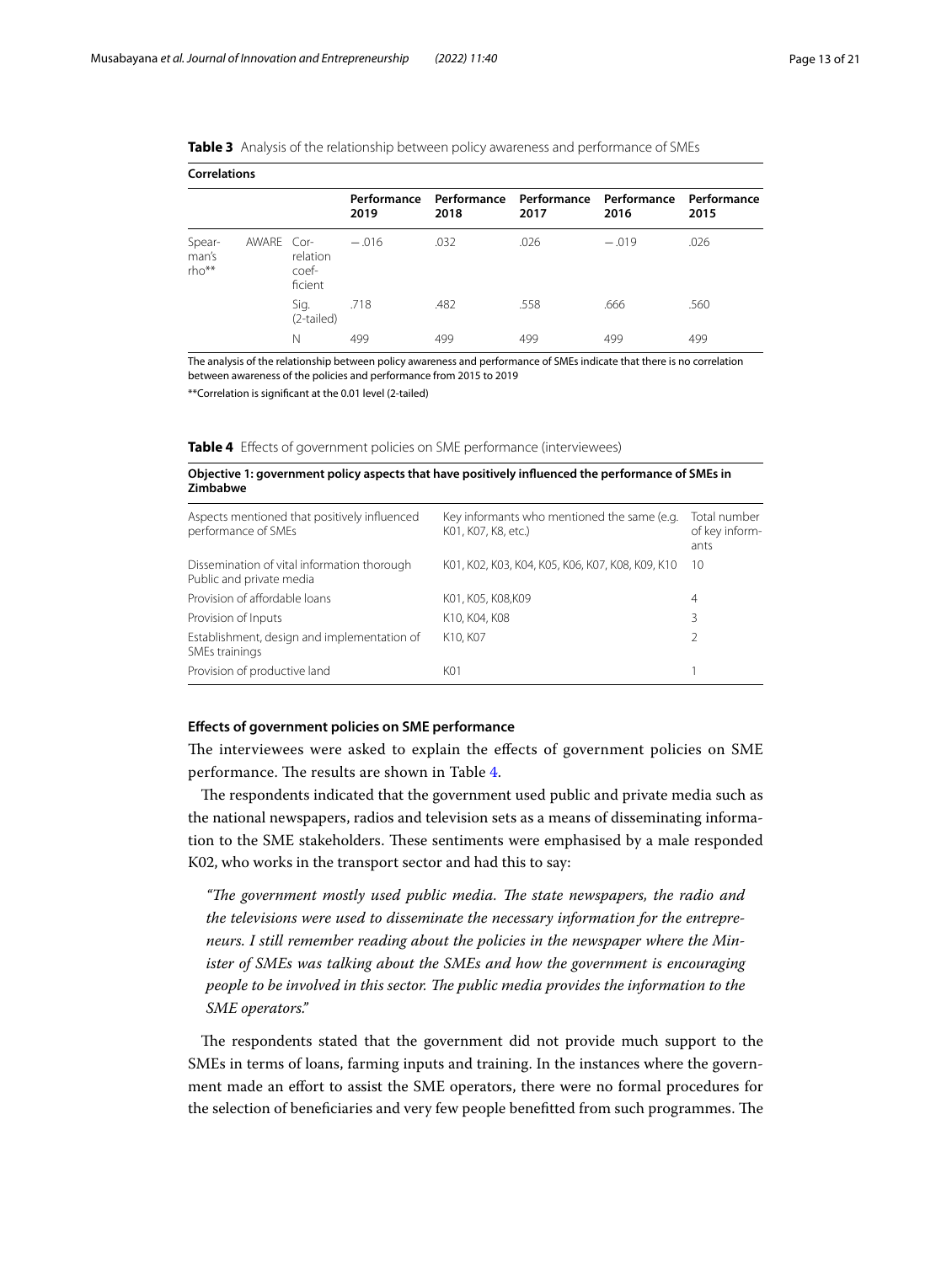male responded K05 from the manufacturing sector stated the following about the provision of government support to the SME operators:

"The SMEs were empowered by the government through funding. Some SME opera*tors received money from the government for their operations even though a very small number received the money but at least they got something. Some operators were assisted to fnd market for their products and they got help because they were registered by the government."*

Despite the mention of government assistance by some respondents, the respondent K03 who is in the mining sector sounded bitter with the government when he emphasised that the government did not do much to assist the mining sector:

"As I have said it already. The government is not helping much. People are in need of *money to buy the chemicals for blasting, compressors and so many more other mining equipment but that money is not coming at all."*

The interviewees indicated that the government's support to the SME implementers was very insignifcant and did not make any impact on the performance of the SMEs. The information on the views of the implementers was collected from the questionnaires using the themes developed from the interview results. The implementers were asked to indicate how much how much the government policies have infuenced the performance

<span id="page-13-0"></span>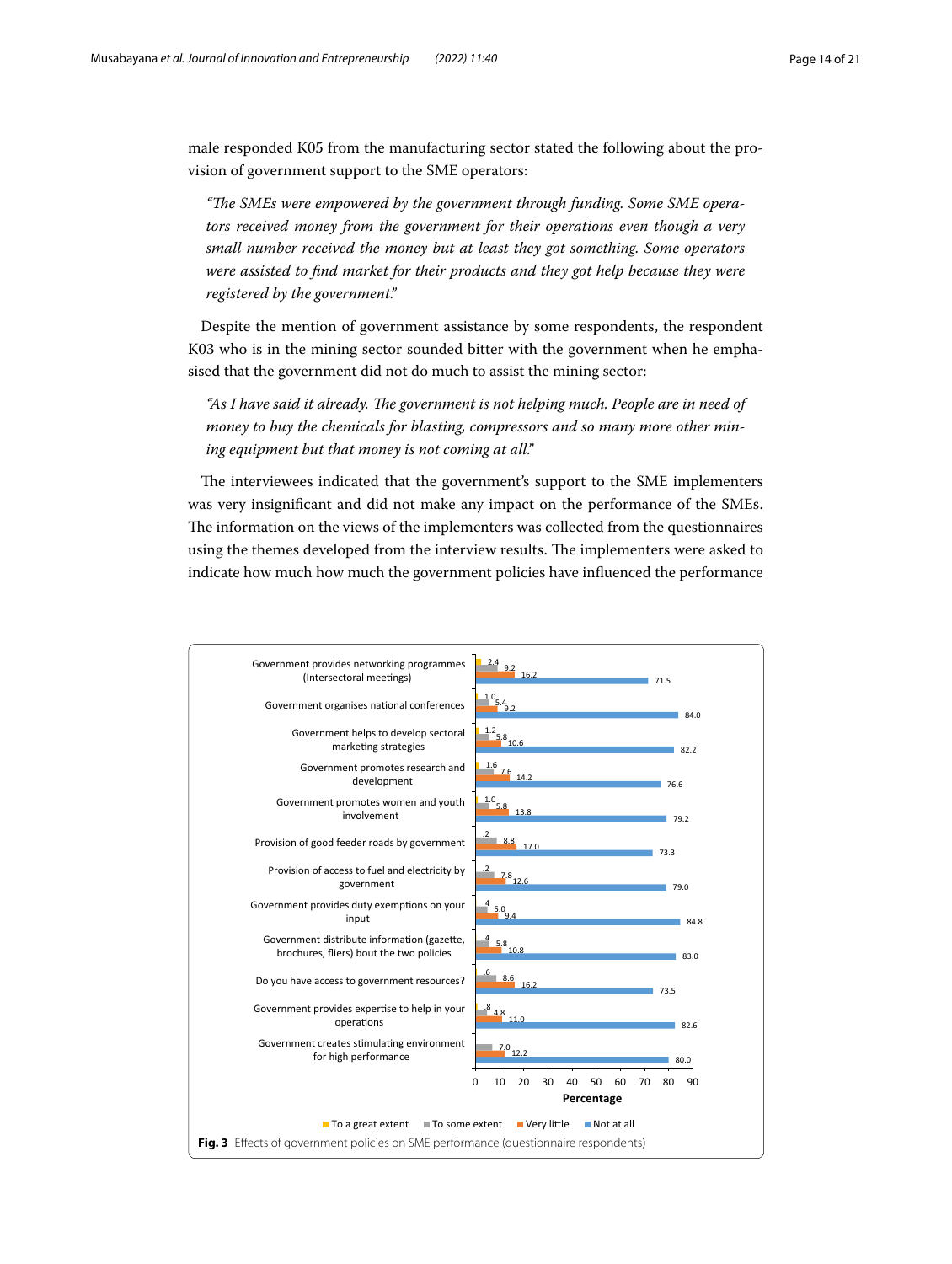of their organisations. The results were presented in tables and graphs. Figure [3](#page-13-0) provides the results of the responses on the efect of government policies on the performance of SMEs in fgures and the data will be later presented in graphs.

The results indicate that the response 'Not at all' was selected significantly more than the other responses for all the items. The response "To a great extent" was least selected by the respondents. A signifcant number of the SME operators who responded to the questionnaires indicated that the government assistance did not help them to improve their performance. The interviewees who stated that very small government support was provided to the SME implementers supported these sentiments.

The primary data indicated that the government did not do much to support its policies. The male respondent K03 from the mining sector  $(6.4.4)$  emphasised that "As I have said it already. The government is not helping much. People are in need of money to buy the chemicals for blasting, compressors and so many more other mining equipment but that money is not coming at all". The participants who completed the questionnaire also indicated that the government policies did not help the to improve their performance. The results from Fig. [3](#page-13-0) indicate that the response 'Not at all' was selected significantly more than the other responses for all the items for example 80% of the respondents selected "Not at All" on the item B12 which state 'Government creates stimulating environment for high performance' received no response (0%) on the option "To a great extent". Tis shows that the response "To a great extent" was least selected by the respondents. Tis is a clear indication that a signifcant number of the SME operators who responded to this section of the questionnaire stated that the government assistance did not help them to improve their performance.

## **Discussion of the fndings**

#### **Understanding of the two policies by the well‑informed elite group**

Some notable features to the responses given by the interviewees were that they demonstrated that that they have a clear understanding of both the indigenisation and empowerment policy and the industrial policy. Each of the interviewees mentioned a correct attribute of the two policies as stated in the two policy documents which means that they were familiar with the policies. The response to the understanding of the indigenisation and empowerment policy showed that 50% of the interviewees stated that the policy promotes equal opportunities for all citizens, another 50% said that the policy unlocks wealth creation by the indigenous population in the country, 40% said the policy trains the Zimbabwean citizens on business ethics and the other 40% mentioned that the policy facilitates the funding for investment in the country. The policy issues that were raised by the interviewees are in line with the Indigenisation and Economic Empowerment Act (IEEA) Chapter 14:33, Act 14/2007 which has all the facts that have been mentioned by the respondents. On the understanding of the industrial policy, 60% of the interviewees stated that it is a policy that is designed improve the economy of the country through sustainable support to SME's and value chain management and 40% said it enables the intervention of the government on capacity building of business operators in the country. The results show that the government managed to inform its high profile stakeholders about the SME policies and its intentions were clearly communicated to all the experts in the SME sector which include employees of the government departments,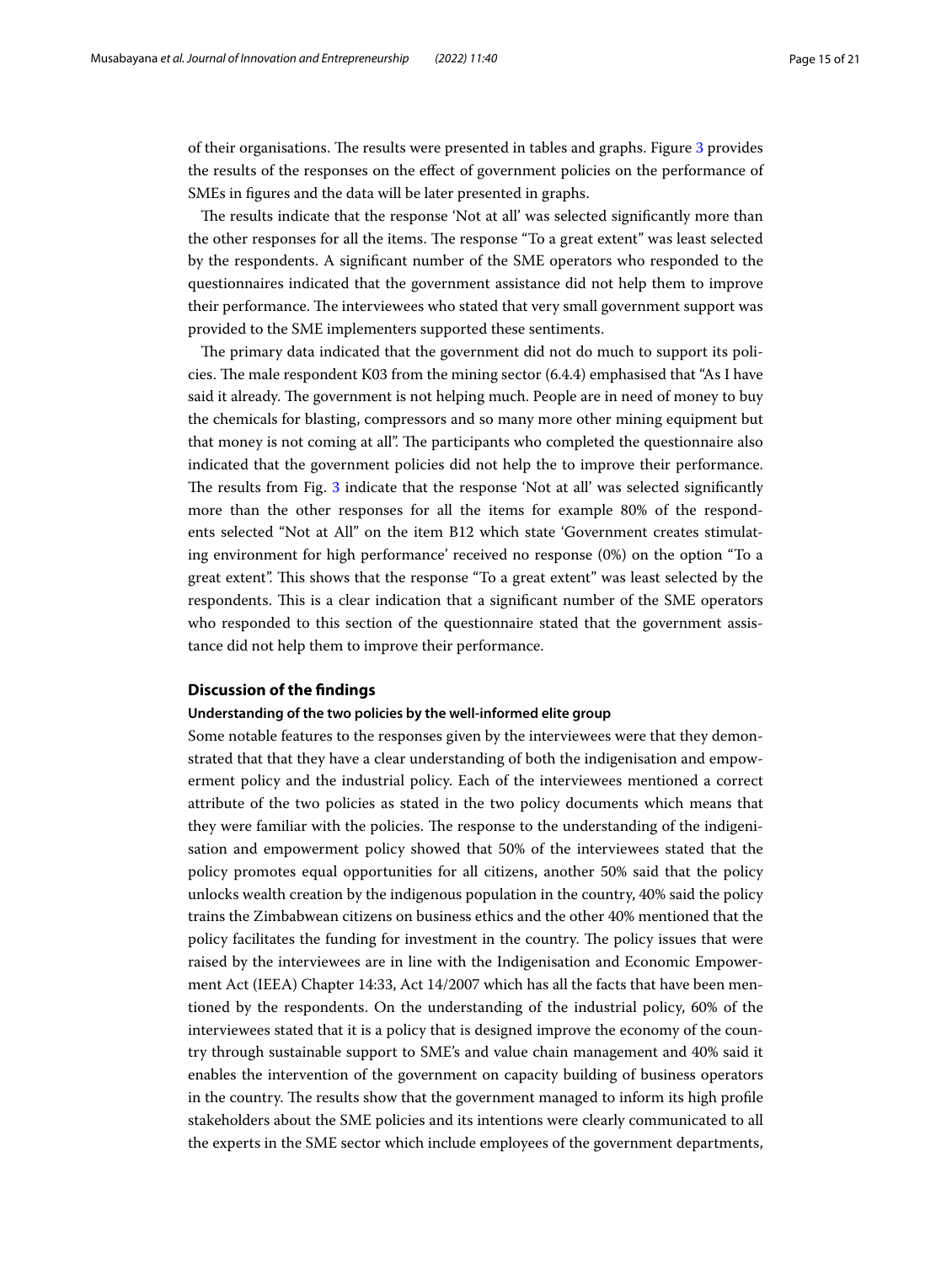SME sector leaders, non-governmental organisations coordinators and various captains of the SME sector.

The process of informing the elite group of SME stakeholders was a noble idea for the government because this development was key to the successful implementation of the policy. In a normal government set up, this group of people are the custodians of the policy and their mandate would be to cascade the policy down to the lower structures, up to the implementers level. The experts would carry out various activities that include the policy awareness campaigns, training of local officers, dissemination of all the information, addressing any queries from the implementers and monitoring and evaluation of the progress being made by the implementers. Tis process was supported by Sobel et al., [\(2007\)](#page-20-0) who state that public policies determine the entrepreneurial development of a country or region by introducing specifc policies that need to be cascaded to all the institutional structures by the trained officers thereby creating conducive entrepreneurship environment. In this regard, the government made a good start in the implementation process of the policy. Tis process leads the discussion to the second level which is the SME implementers and their awareness of the two policies. These results were used to solicit the information from the lower levels and the starting point was to address the following question: Was the policy information disseminated to the SME operators and other stakeholders?

## **Awareness of the two polices among the implementers**

The Pearson's and Spearman's correlation measure that was used to measure the linear association between awareness of the policy and performance of SMEs (Table [3](#page-12-0)) indicated that there was no correlation between awareness of the policies and performance from 2015 to 2019. The casual analysis was also applied. A regression analysis was applied with: AWARE accounts for 1.3%  $(R^2 = .013)$  of the variance in Performance 2019, *F* (10, 488) = .664,  $p = .759$ . The results imply that AWARE was not a significant predictor of Performance 2019. The results indicated that the SME implementers were not aware of the SME policies.

The results indicated that while the interviewees acknowledge the effort that was made by the government to inform them about the Indigenisation and Empowerment policy as well as the Industrial policy, the government did not do much to do the same to the SME implementers. Most of the implementers who responded to the questionnaire were not aware of the existence and the operational framework of the policies. The information from the respondents indicated that the percentage that did not hear about the policies (81.4%) was very high, 65.9% did not have copies of the policy and 79.2% stated that the government did not distribute any information on the SME policies. The government failed to provide the policy information to its stakeholders. The action of the government in relation to the dissemination of the policy information was not aligned with the basic principles of policy formulation as stated by Aluko [\(2004](#page-18-12)), who asserts that policy is a guide to action, a means to an end, and not and end in itself and an instrument of management that has to be well communicated to its intended benefciaries. A policy outlines the intended actions to all the stakeholders and it is carried out as a procedure and according to its contents hence its dissemination and sharing with all the stakeholders is mandatory (Majoni et al., [2016](#page-19-29)).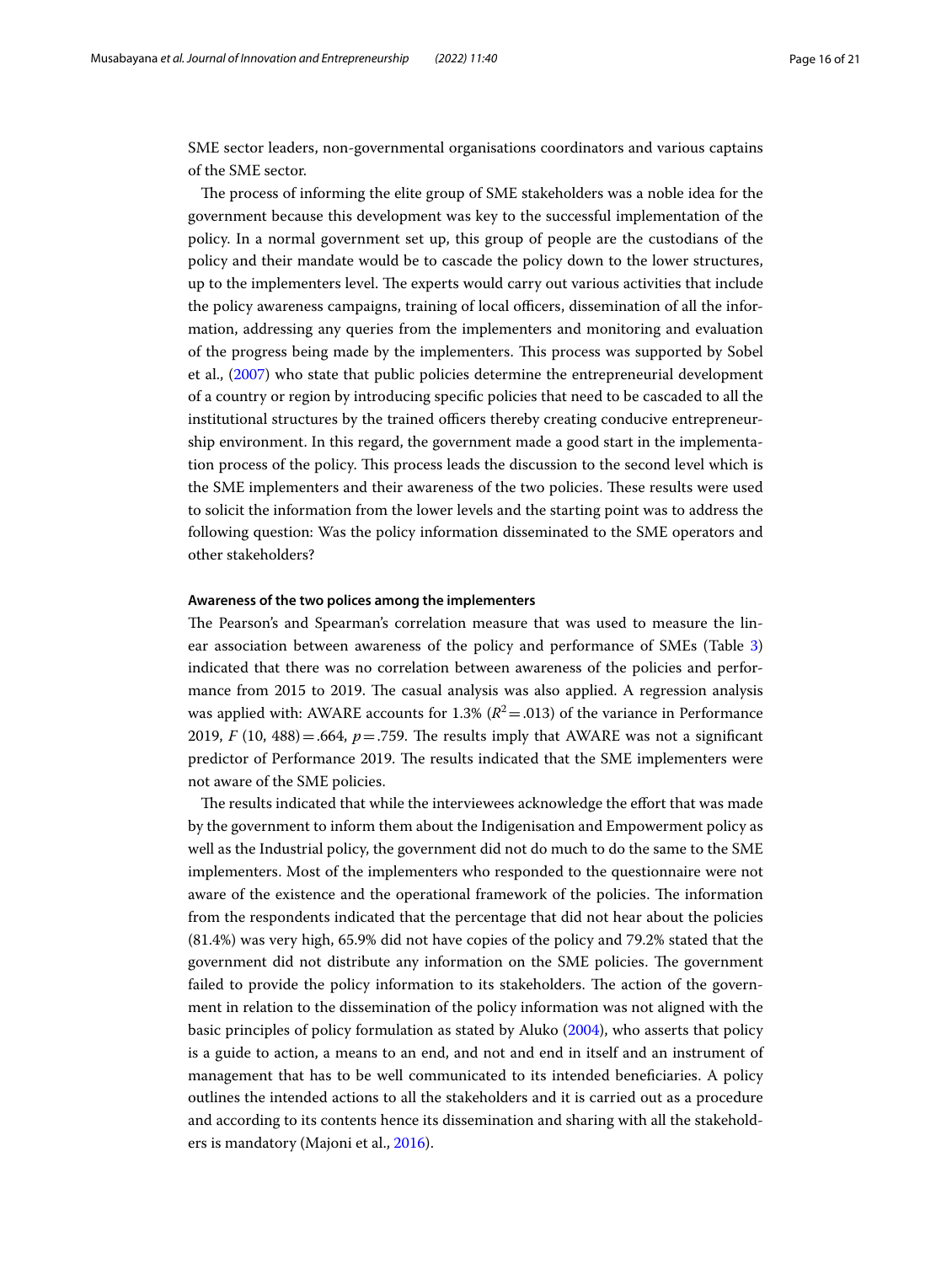The government of Zimbabwe left everything to chance, ignored to follow the simple basic principles of policy formulation and implementation, hence the SME performance in Zimbabwe is very low and the general economic conditions continues to deteriorate. This was affirmed by the government through the report from the Government of Zimbabwe ([2009\)](#page-19-30) which asserts that from 2006 all economic sectors posted low productivity, manufacturing went down by 7%, agriculture was the most afected as it dropped by 73.3% and mining went down by 53.3% in 2008. These sentiments were alluded by Kachembere [\(2011\)](#page-19-31) who asserts that the industry across the whole country was operating at far below the normal production levels and reached below 5% in 2008.

## **Efects of government policies on SME performance**

The secondary data from the reviewed literature indicated that for the SMEs to have a high performance the government must be supportive and provide a conducive environ-ment for production. According to Havav [\(2017\)](#page-19-32) the Institutional Theory is based on the assumption that an institutional environment infuences the performance of organisations. The institutional theory states that an institution's environment is a strong force that can infuence the development of structures in a frm more than any other forces. The term "institution" broadly refers to the formal rule set, agreements, and the behav-iour of organisations in following the laws (Jepperson, [1991\)](#page-19-33). The negative action of the government is a cause of concern as it failed to develop the SME sector into a vibrant economic hub that competes with other SMEs in the region.

The literature that has been reviewed provides excellent examples of governments that have supported the SME sector and high performing SMEs were developed. The Chinese government, for example supported the SMEs and the focus of policies in the mid-2000s was to improve the operating environment of SMEs and the Chinese SMEs Promotion Law, which came into efect in 2003 was a milestone in policies and laws specifc to SMEs (Rajesh, [2009](#page-20-32)). In addition, the Chinese government supported SMEs actively, improved the quality of service for SMEs, created an environment where enterprises could compete fairly and efectively. Tis was the political drive that the Zimbabwean government lacked hence the two comparisons do not match in any slightest way.

Japan provides another example where the supportive SME implementation environment yielded positive results. Honjo and Harada ([2006](#page-19-34)) emphasises that the SME Creative Business Promotion Law in Japan that was introduced in order to support SMEs that are pioneers in new areas of business through entries, research and development and commercialisation of research has seen a high growth in the performance of SMEs. Pergelova and Angulo-Ruiz [\(2014\)](#page-18-13) argues that the manufacturing extension programmes in Japan ofer a range of services to Japanese SME manufacturers, including technology guidance; technical assistance and training; networking; testing, analysis and instrumentation. The high performance of SMEs follows the established supportive environment that is provided by the government, and these are the lessons that Zimbabwe can tap on and improve its economy through the SME sector.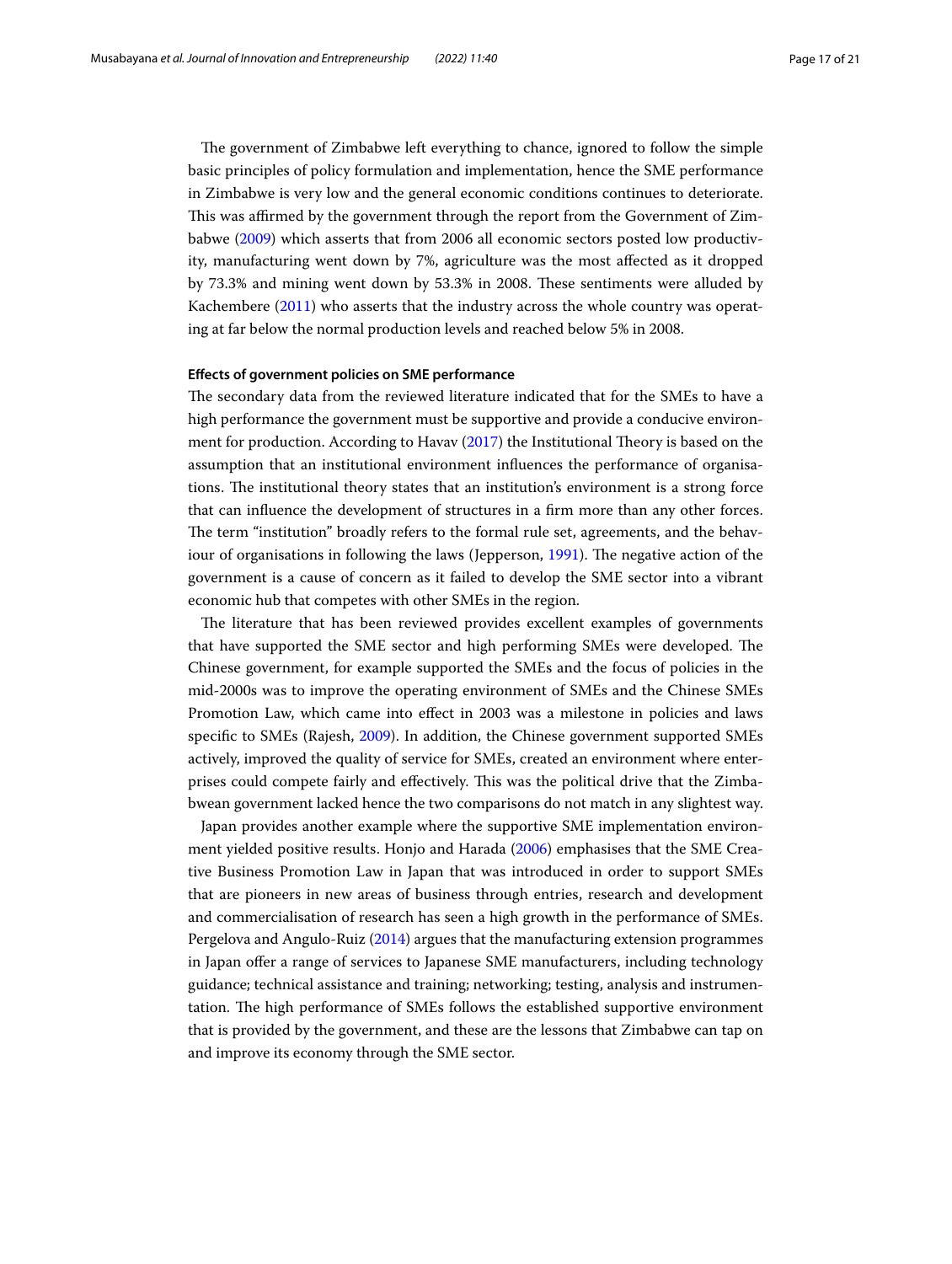# **Conclusion**

The data collected have indicated that the interviewees have high knowledge levels of the Zimbabwe empowerment policies. The questionnaire respondents have shown low levels of policy awareness. Information about the SME programmes was disseminated through public media and most of the implementers were not able to access the information.

The researcher has drawn two conclusions on how the government policies influence the performance of SMEs. Firstly, the SME implementers have very little knowledge about the indigenisation and empowerment policy and the industrialisation that are aimed to promote SMEs in Zimbabwe. The government does not have any mechanism in place to distribute information in the form of pamphlets, brochures, fiers or billboards about the policies. The policies were not made available to the users and no print or electronic materials were distributed to the SME implementers. The government does not make any consultations with the SME implementers it only operates from the office and use a desk top approach in the implementation of its policies. The implementers did not beneft much from the two policies and their operations are not guided by the policies. In a nutshell the government of Zimbabwe failed to put into practice what it developed hence the poor performance of SMEs.

Secondly the government policies have very little infuence on the performance of SMEs in Zimbabwe. The government does not have any policy commitment towards providing the implementers with the technical assistance which they so much require and has no programmes to promote research and development. The government has no platforms that promote information sharing like forming the sectoral groups and developing networking committees for peer training and peer education. It is not involved any support of SME activities like the marketing of the products, access to fuel and electricity and provide duty exemptions on the inputs.

### **Recommendations**

For the SMEs to contribute towards improved performance, job creation and poverty alleviation, it is recommended that the government need to align its policies with the needs of the country. Tis has to be done through a rigorous consultative process of all the stakeholders in the SME sector. The government has to go to the local communities, carry out the needs assessment, hold meetings in each region with SME implementers, employees and other stakeholders like the community leaders, suppliers and incorporate their fndings in the development of a new policy framework. Tis process will produce a Zimbabwean home grown SME policy which would be owned by both the government and the SME stakeholder.

It is recommended that Zimbabwean government should re-focus and craft a resource oriented policy that will be supported by a strategic framework that implements the new policy. The new policy and the strategic framework will be closely linked and the strategic framework will be supporting the policy. The strategic framework will be the mirror of the new policy developed. The two documents will work together and will be complementing each other.

It is recommended that a new strategic framework should contain the views of all the stakeholders. It will be an all-inclusive policy that will have been developed through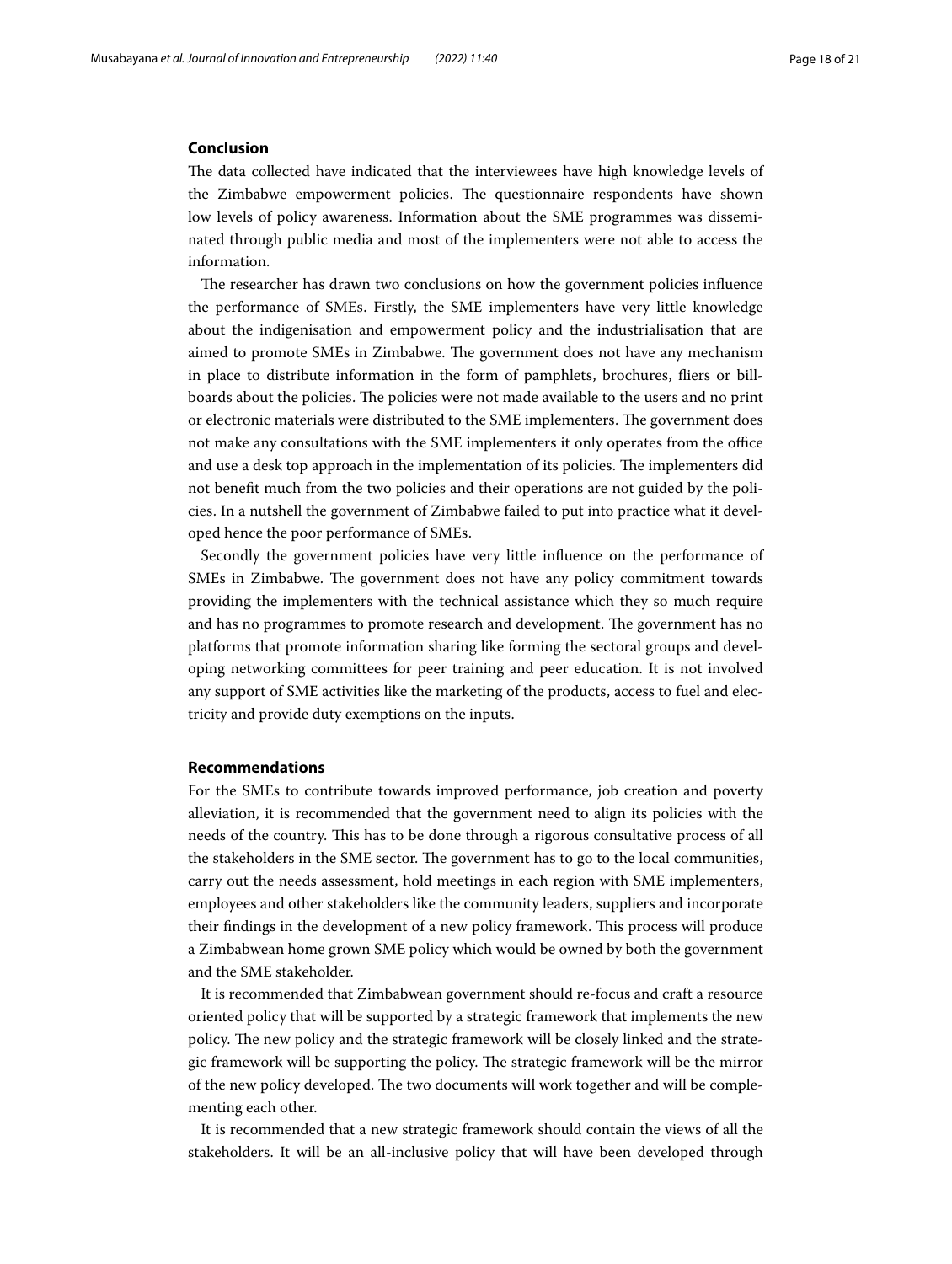the concerted eforts of all the stakeholders. After the government has put together the home grown SME policy, it will develop the strategic road map, establish the support structures and develop the implementing guidelines which provide the model that will be adopted by the strategic framework rollout programme. The strategic framework will contain the logical processes that have to be followed by the stakeholders and each participant of the programme will be well informed about all the contents and the procedure of implementing the strategic plan.

#### **Abbreviations**

BEE: Black Economic Empowerment; BBBEE: Broad-Based Black Economic Empowerment; CGCZ: Credit Guarantee Company of Zimbabwe; ESAP: Economic Structural Adjustment Programme; GDP: Gross Domestic Product; IDP: Industrial Development Policy; IEP: Indigenisation and Empowerment Act'; SMEs: Small and medium enterprises; SEDCO: Small Enterprise Development Corporation; VCCZ: Venture Capital Company of Zimbabwe.

#### **Acknowledgements**

Not applicable.

#### **Authors' contributions**

All authors read and approved the fnal manuscript.

#### **Funding**

This study was supported by Inyuvesi Yakwazulu-Natali. The authors funded the research process.

#### **Availability of data and materials**

The data that support the fndings of this study are available from Thinktank, Southern Times, 16 March 2016 Windhoek, Namibia.

#### **Declarations**

#### **Competing interests**

The authors declare that they have no competing interests.

Received: 4 May 2021 Accepted: 20 December 2021 Published online: 21 May 2022

#### **References**

- <span id="page-18-4"></span>Abor, J., & Biekpe, N. (2006). Small business fnancing initiatives in Ghana. *Problems and Perspectives in Management, 4*(3), 69–77.
- <span id="page-18-11"></span>Adcorp. (2014). New business start-ups slump to alltime low. [http://www.adcorp.co.za/NEws/Pages/Newbusinessstar](http://www.adcorp.co.za/NEws/Pages/Newbusinessstartupsslumptoall-timelow.aspx) [tupsslumptoall-timelow.aspx](http://www.adcorp.co.za/NEws/Pages/Newbusinessstartupsslumptoall-timelow.aspx)

<span id="page-18-1"></span>Addae, D., & Quan-Bafour, K. P. (2015). The place of mixed methods research in the feld of adult education: Design options, prospects and challenges. *International Journal of Education and Research, 3*(7), 151–162.

<span id="page-18-6"></span>AFDB/OECD. (2005). *African economic outlook 2004/2005* (pp. 105–117). AFDB/OECD.

- <span id="page-18-7"></span>Africa Report. (2018). 42–43. [http://www.mlimienterprises.com/publications/china\\_africa\\_training.pdf](http://www.mlimienterprises.com/publications/china_africa_training.pdf)
- <span id="page-18-9"></span>Agbali, M., & Ukaegbu, P. (2005). Small business challenges—The perception problem: Size doesn't matter. *Washington Business Journal, 5*, 15.
- <span id="page-18-12"></span>Aluko, M. A. O. (2004). Sustainable development, environmental degradation and the entrenchment of poverty in the Niger Delta of Nigeria. *Journal of Human Ecology, 15*(1), 63–68.
- <span id="page-18-13"></span>Angulo-Ruiz, F. (2014). The impact of government fnancial support on the performance of new frms: The role of competitive advantage as an intermediate outcome. *Entrepreneurship & Regional Development, 26*(9–10), 663–705.
- <span id="page-18-3"></span>Awiagah, R., Kang, J., & Lim, J. (2015). Factors afecting e-commerce adoption among SMEs in Ghana. *Information Development*.<https://doi.org/10.1177/0266666915571427>
- <span id="page-18-10"></span>Beck, T., & Demirguc-Kunt, A. (2006). Small and medium-size enterprises: Access to fnance as a growth constraint. *Journal of Banking & fnance, 30*(11), 2931–2943.
- <span id="page-18-8"></span>Benzing, C., & Chu, H. M. (2012). The perceived success factors and problems of small business owners in Africa. *Journal of African Development, 14*(1), 63–94.
- <span id="page-18-0"></span>Block, E. (2013). The Zimbabwean situation latest headline News-Zimbabwe. Retrieved March 2014, from [http://www.](http://www.zimbabwesituation.com/aug20_2013.html) [zimbabwesituation.com/aug20\\_2013.html](http://www.zimbabwesituation.com/aug20_2013.html)
- <span id="page-18-2"></span>Chaminuka, P. (2015). Conservation for livelihood improvement through cooperation of rural communities and the related externalities: A case of Moepel farms in Limpopo Province, South Africa. *African Journal of Agricultural Research, 10*(7), 677–684.
- <span id="page-18-5"></span>Chu, H. M., Benzing, C., & McGee, C. (2007). Ghanaian and Kenyan entrepreneurs: A comparative analysis of their motivations, success characteristics and problems. *Journal of Developmental Entrepreneurship, 12*(03), 295–322.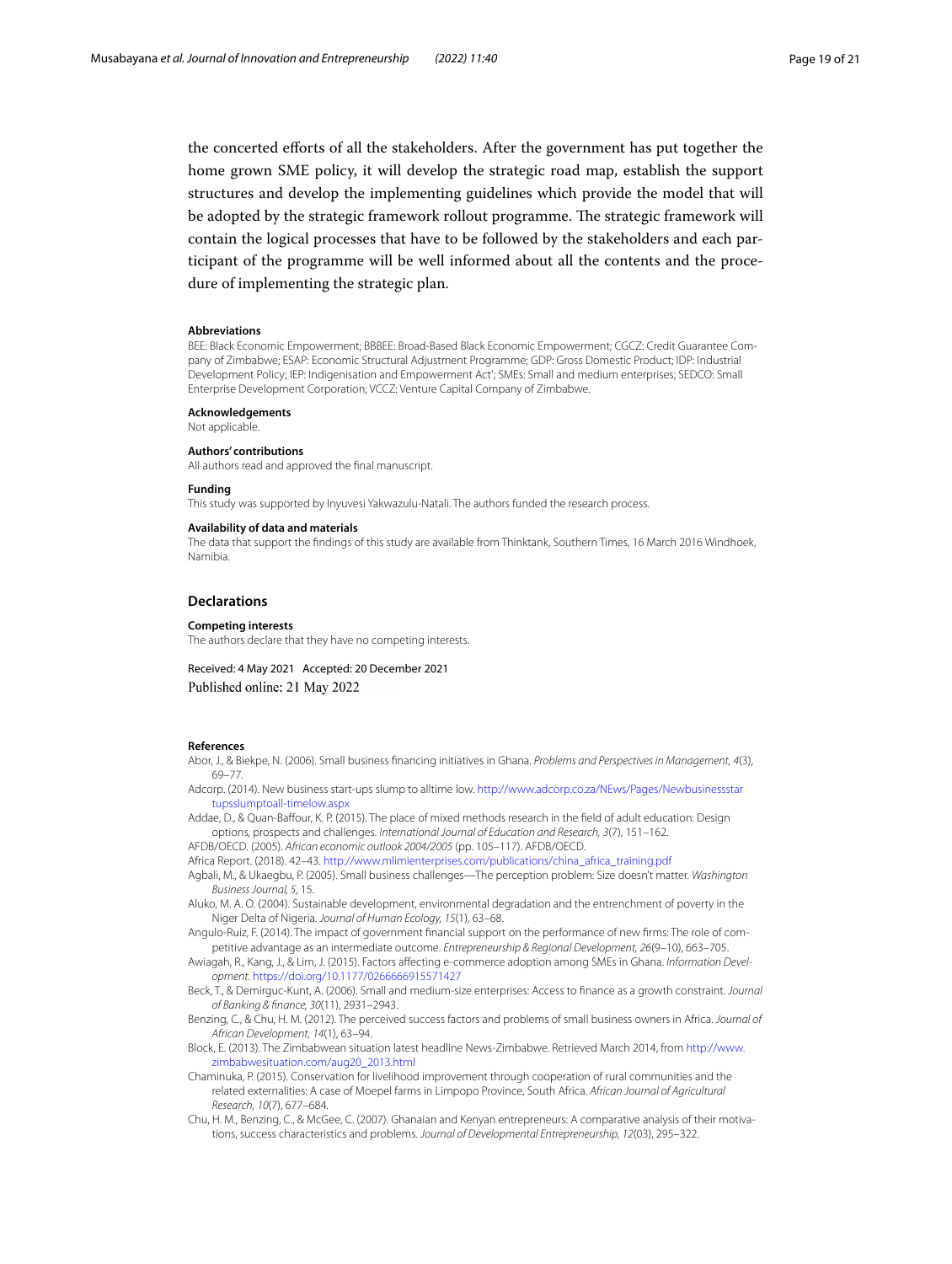<span id="page-19-7"></span>Cook, P. (2001). Finance and small and medium-sized enterprise in developing countries. *Journal of Developmental Entrepreneurship, 6*(1), 17.

<span id="page-19-1"></span>Creswell, J. W. (2009). Mapping the feld of mixed methods research. *Journal of Mixed Methods Research, 3*(2), 95–108.

<span id="page-19-20"></span>Delaney, P. B., Harrington, K., & Toker, E. (2019). Undergraduate student-run business development services: A new educational opportunity and growth alternative for small and medium enterprises. *Entrepreneurship Education and Pedagogy, 2*(2), 171–187.

<span id="page-19-22"></span>Department of Trade and Industry. (2007). A strategy for Broad-Based Black Economic Empowerment (online). Retrieved September 30, 2017, from [http://www.dti.gov.za/economic\\_empowerment/bee\\_codes.jsp](http://www.dti.gov.za/economic_empowerment/bee_codes.jsp)

<span id="page-19-14"></span>Douglas, J., Muturi, D., Douglas, A., & Ochieng, J. (2017). The role of organisational climate in readiness for change to Lean Six Sigma. *The TQM Journal, 29*(5), 666–676.

<span id="page-19-3"></span>Fjose, S., Grunfeld, L. A., & Green, C. (2010). SMEs and growth in sub-Sahara Africa: Identifying SME role and obstacles to SME growth. *MENON-Publication, 14*, 1–28.

<span id="page-19-26"></span>GEM. (2005). Global entrepreneurship monitor. The South African report. UCT Centre for Innovation and Entrepreneurship.

<span id="page-19-15"></span>GOK (Government of Kenya). (2005). *Geographic dimensions of well-being in Kenya: Who and where are the poor? A constituency level profle* (Vol. II). Central Bureau of Statistics, Ministry of Planning and National Development.

<span id="page-19-6"></span>Government of Ghana. (2003). *GSGDA (2014). Ghana shared growth and development agenda*. Government Printer.

<span id="page-19-11"></span>Government of Kenya. (2007). *Wealth and employment creation for poverty reduction: A ministry of trade initiative*. Government Printer.

<span id="page-19-30"></span><span id="page-19-8"></span>Government of Zimbabwe. (2009). Zimbabwe programme for economic and social transformation (Zimprest), (Harare). Hansen, M., Buur, L., Mette, K., & Therkildsen, O. (2015). The economics and politics of local content in African extractives: Lessons from Tanzania, Uganda and Mozambique. *Forum for Development Studies*. [https://doi.org/10.1080/08039](https://doi.org/10.1080/08039410.2015.1089319) [410.2015.1089319](https://doi.org/10.1080/08039410.2015.1089319)

<span id="page-19-32"></span>Havav, S. (2017). Institutional factors infuencing business models. *Journal of Air Transport Management, 91*, 101989.

<span id="page-19-34"></span>Honjo, Y., & Harada, N. (2006). SME policy, fnancial structure and frm growth: Evidence from Japan. *Small Business Economics, 27*(4–5), 289–300.

<span id="page-19-9"></span>Ibrahim, M. I., & Mustapha, B. (2019). Determinants of small and medium enterprises performance in Nigeria: The role of government support policy. *International Journal of Business and Economics Research, 8*(2), 41–49. [https://doi.org/10.](https://doi.org/10.11648/j.ijber.20190802.1) [11648/j.ijber.20190802.1](https://doi.org/10.11648/j.ijber.20190802.1)

<span id="page-19-0"></span>Ifekwem, N. E. (2019). Government policy and the growth of small and medium scale enterprise in Lagos State. *Pacifc Journal of Science and Technology, 20*(1), 201–221.

<span id="page-19-33"></span>Jepperson, R. (1991). Institutions, institutional efects, and institutionalism. In: *The new institutionalism in organizational analysis* (pp. 143–163).

<span id="page-19-23"></span>Juggernath, S., Rampersad, R., & Reddy, K. (2013). Corporate responsibility for socioeconomic transformation: A focus on broad-based black economic empowerment and its implementation in South Africa. *African Journal of Business Management, 5*(20), 8224–8234.

<span id="page-19-31"></span>Kachembere, J. (2011). SMEs hold key to economic growth. The Standard, 23. [http://www.thestandard.co.zw/business/](http://www.thestandard.co.zw/business/32203-smes-hold-key-to-economicgrowth.htm) [32203-smes-hold-key-to-economicgrowth.htm.](http://www.thestandard.co.zw/business/32203-smes-hold-key-to-economicgrowth.htm)

<span id="page-19-4"></span>Kamunge, M. S., Njeru, A., & Tirimba, O. I. (2014). Factors afecting the performance of small and macro enterprises in Limuru town market of Kiambu County. *International Journal of Scientifc and Research Publications, 4*(12), 1–20.

Kaufmann, C. (2005a). *Financing SMEs in Africa and beyond*. OECD Development Centre, Policy Insight nr 7.

Kaufmann, C. (2005b). *Financing SMEs in African States*. OECD Development Centre, Policy Insight nr 7.

<span id="page-19-5"></span>Kaufmann, C. (2006). *Financing SMEs in Africa*. OECD Development Centre, Policy Insight nr 7.

<span id="page-19-10"></span>Kayanula, D., & Quartey, P. (2000). The policy environment for promoting small and medium-sized enterprises in Ghana and Malawi, Finance and Development Research Programme, Working Paper Series Paper No. 15, IDPM, University of Manchester.

<span id="page-19-28"></span>Kenya National Bureau of Statistics. (2007). *Basic report on well-being in Kenya: Based on Kenya Integrated Household Budget Survey, 2005/06*. Kenya National Bureau of Statistics.

<span id="page-19-13"></span>Kenya National Bureau of Statistics (KNBS). (2013). *Kenya facts and fgures*. KNBS.

<span id="page-19-16"></span>Kenya National Bureau of Statistics. (2016). <https://www.knbs.or.ke>

<span id="page-19-18"></span>Khanie, G. (2018). *Financing SMEs in Botswana: Factors infuencing access to credit*. Botswana Institute for Development Policy Analysis. ISBN: 99912 65 58 9.

<span id="page-19-12"></span>KIPPRA. (2017). *Kenya economic report 2017: Sustaining Kenya's economic development by deepening and expanding economic integration in the region*. KIPPRA.

<span id="page-19-27"></span>Krasniqi, B. (2007). Barriers to entrepreneurship and SME growth in transition: The case of Kosova. *Journal of Developmental Entrepreneurship, 12*(1), 71–94.

<span id="page-19-2"></span>Lee, N. (2008). *Doing business research*. SAGE Publishing Inc.

<span id="page-19-19"></span>Local Enterprise Authority. (2009). 2007 needs assessment study for the SMME sector and business development service providers report. Gaborone, Botswana.

<span id="page-19-25"></span>Magaisa, G., & Matipira, L. (2017). Small and medium enterprises development in Zimbabwe. *International Journal of Economy, Management and Social Sciences, 6*(2), 11–20.

<span id="page-19-29"></span>Majoni, T., Mutunhu, J., & Chaderopa, B. (2016). SME's policies and challenges: A comparative analysis of Zimbabwe and South Korea. *International Journal of Scientifc and Research Publications, 6*, 377–384.

<span id="page-19-24"></span>Makate, C., Siziba, S., Hanyani-Mlambo, B. T., Sadomba, Z., & Mango, N. (2016). The efficiency of small and medium enterprises in informal metal manufacturing in Zimbabwe: Implications for stakeholders in the agricultural sector. *Development Southern Africa, 33*(2), 247–257.

<span id="page-19-17"></span>Ministry of Industrialization and Enterprise Development. (2015). [https://www.tralac.org/images/docs/8097/kenyas](https://www.tralac.org/images/docs/8097/kenyas-industrial-transformation-programme-2015.pdf)[industrial-transformation-programme-2015.pdf](https://www.tralac.org/images/docs/8097/kenyas-industrial-transformation-programme-2015.pdf)

<span id="page-19-21"></span>Ministry of Industry & Trade (MOIT). (2015). National trade policy. Retrieved August 27, 2020, from [http://extwprlegs1.fao.](http://extwprlegs1.fao.org/docs/pdf/mlw174292.pdf) [org/docs/pdf/mlw174292.pdf](http://extwprlegs1.fao.org/docs/pdf/mlw174292.pdf)